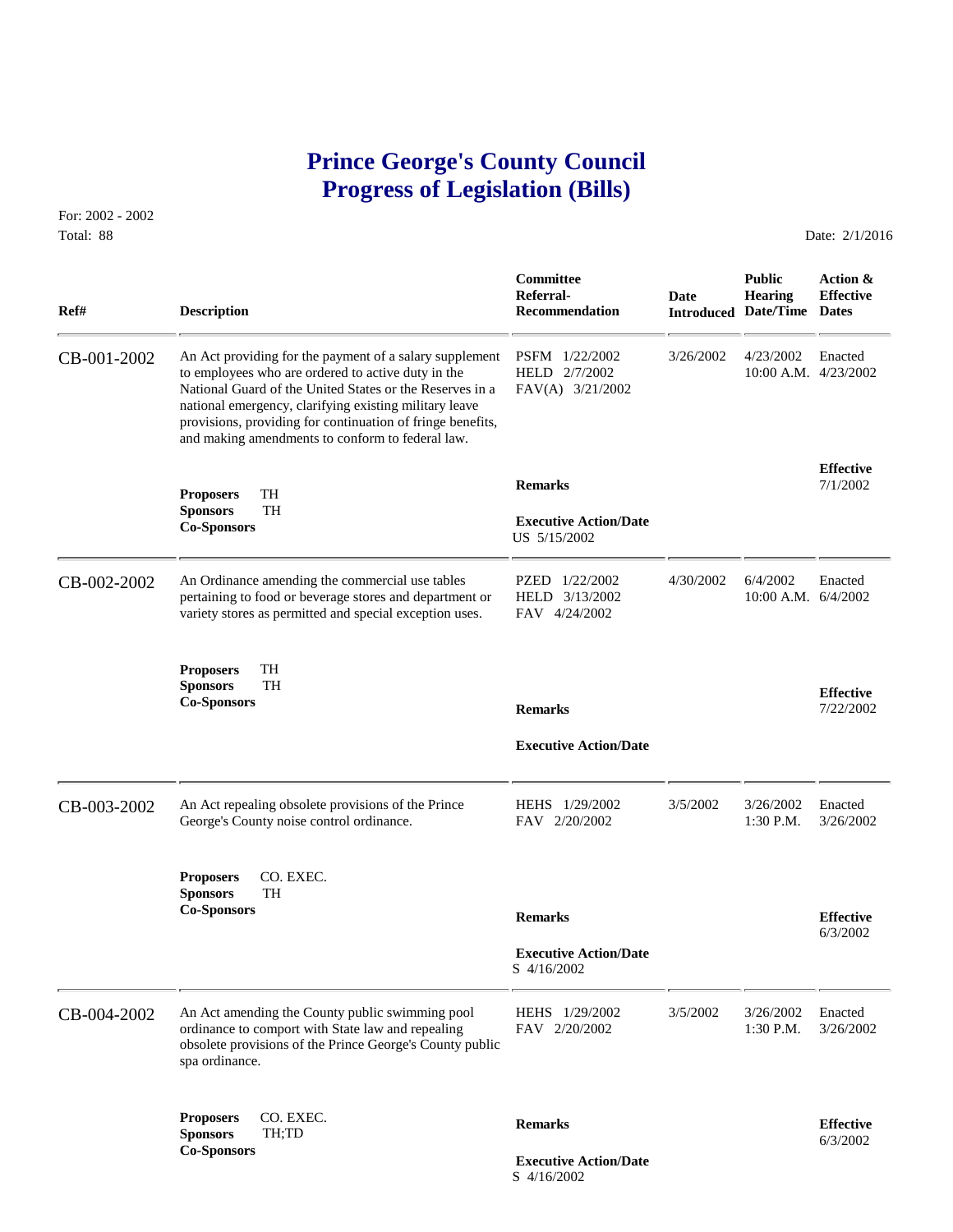| Ref#        | <b>Description</b>                                                                                                                                      | Committee<br>Referral-<br><b>Recommendation</b> | <b>Date</b> | <b>Public</b><br>Hearing<br><b>Introduced Date/Time</b> | Action &<br><b>Effective</b><br><b>Dates</b> |
|-------------|---------------------------------------------------------------------------------------------------------------------------------------------------------|-------------------------------------------------|-------------|---------------------------------------------------------|----------------------------------------------|
| CB-005-2002 | An Ordinance allowing department stores in the L-A-C<br>Zone, under certain circumstances.                                                              | PZED 2/12/2002<br>FAV 3/13/2002                 | 3/19/2002   | 4/30/2002<br>$1:30$ P.M.                                | Enacted<br>4/30/2002                         |
|             | AS<br><b>Proposers</b><br><b>Sponsors</b><br>AS<br><b>Co-Sponsors</b>                                                                                   | <b>Remarks</b>                                  |             |                                                         | <b>Effective</b><br>6/17/2002                |
|             |                                                                                                                                                         | <b>Executive Action/Date</b>                    |             |                                                         |                                              |
| CB-006-2002 | An Act regulating the collection, retention, use and<br>dissemination of individual Social Security Account<br>Numbers by the County Government.        | PSFM 2/19/2002<br>FAV(A) 4/16/2002              | 4/23/2002   | 5/21/2002<br>10:15 A.M. 5/21/2002                       | Enacted                                      |
|             | JE<br><b>Proposers</b><br><b>Sponsors</b><br>JE<br><b>Co-Sponsors</b>                                                                                   | <b>Remarks</b>                                  |             |                                                         | <b>Effective</b><br>12/1/2002                |
|             |                                                                                                                                                         | <b>Executive Action/Date</b><br>S 6/12/2002     |             |                                                         |                                              |
| CB-007-2002 | An act authorizing the sale-leaseback of County-Owned<br>Real Property for the construction of a new South County FAV 2/12/2002<br>library in Accokeek. | $C.0.W.$ $2/12/2002$                            | 2/19/2002   | 3/12/2002<br>10:30 A.M. 3/12/2002                       | Enacted                                      |
|             | <b>Proposers</b><br>CO. EXEC.<br><b>Sponsors</b><br>PS;DB;MW;AS;RVR;TH<br><b>Co-Sponsors</b>                                                            | <b>Remarks</b>                                  |             |                                                         | <b>Effective</b><br>4/29/2002                |
|             |                                                                                                                                                         | <b>Executive Action/Date</b><br>S 3/14/2002     |             |                                                         |                                              |
| CB-008-2002 | An Ordinance limiting the size of dry cleaning and<br>laundry stores or plants permitted in the C-A and C-S-C<br>Zones.                                 | PZED 2/19/2002<br>HELD 3/13/2002                |             |                                                         |                                              |
|             | AS;PS;JE;DB;MW<br><b>Proposers</b><br><b>Sponsors</b><br><b>Co-Sponsors</b>                                                                             | <b>Remarks</b>                                  |             |                                                         | <b>Effective</b>                             |
|             |                                                                                                                                                         | <b>Executive Action/Date</b>                    |             |                                                         |                                              |
| CB-009-2002 | An Ordinance permitting transfer stations in the R-R Zone PZED 3/5/2002<br>under certain circumstances.                                                 | HELD 4/10/2002                                  | 5/21/2002   | 6/18/2002<br>10:00 A.M. 6/18/2002                       | Failed                                       |
|             | TH<br><b>Proposers</b><br>TH<br><b>Sponsors</b><br><b>Co-Sponsors</b>                                                                                   | <b>Remarks</b>                                  |             |                                                         | <b>Effective</b>                             |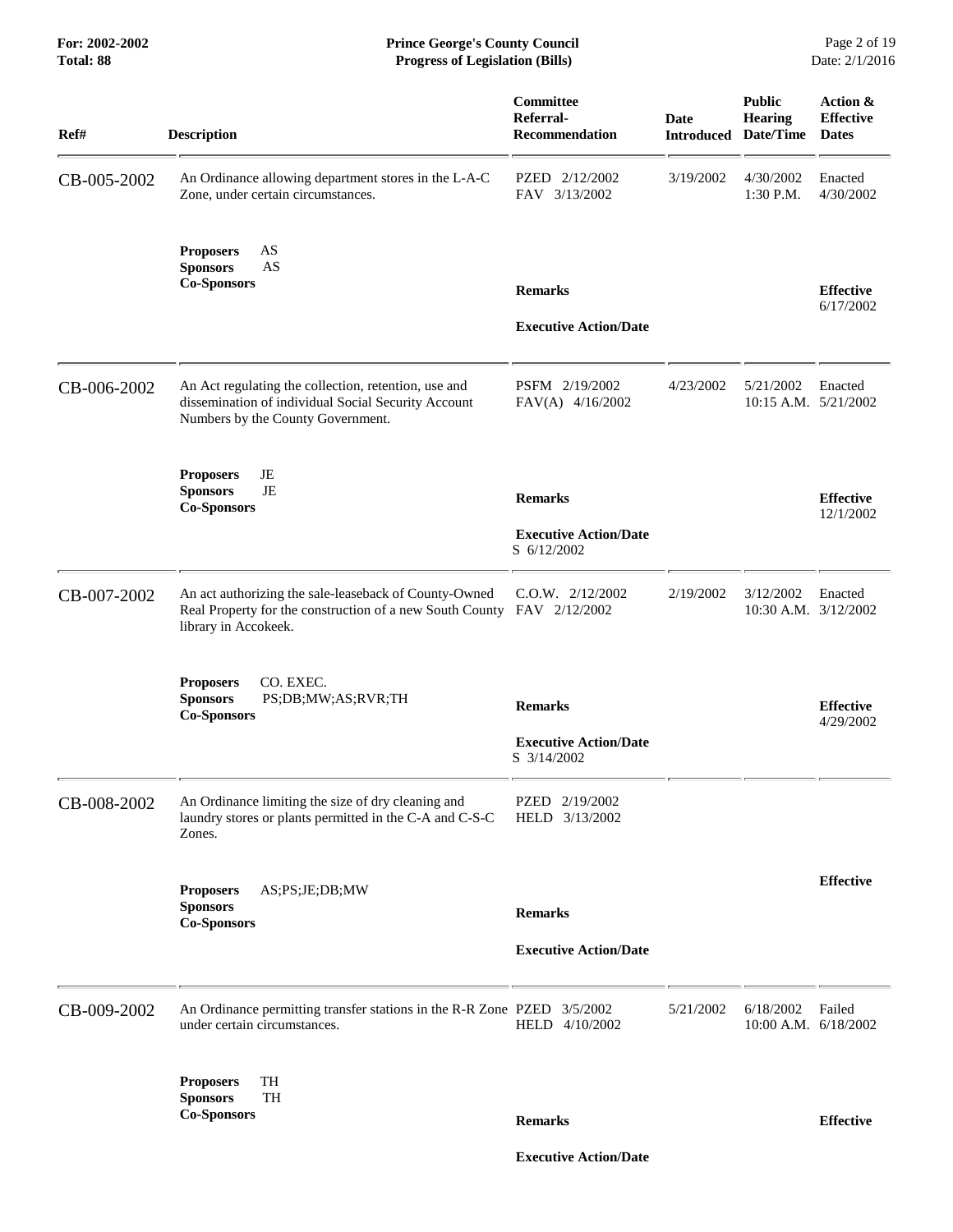| Ref#        | <b>Description</b>                                                                                                                                                                                                                                                                               | Committee<br>Referral-<br><b>Recommendation</b>               | <b>Date</b><br><b>Introduced</b> | <b>Public</b><br><b>Hearing</b><br>Date/Time | Action &<br><b>Effective</b><br><b>Dates</b> |
|-------------|--------------------------------------------------------------------------------------------------------------------------------------------------------------------------------------------------------------------------------------------------------------------------------------------------|---------------------------------------------------------------|----------------------------------|----------------------------------------------|----------------------------------------------|
| CB-010-2002 | An Ordinance providing additional criteria for<br>amendments to health campus site plans.                                                                                                                                                                                                        | PZED 3/5/2002<br>FAV(A) 3/27/2002                             | 4/9/2002                         | 5/21/2002<br>$10:00$ A.M. $5/21/2002$        | Enacted                                      |
|             | JE<br><b>Proposers</b><br>JE<br><b>Sponsors</b><br><b>Co-Sponsors</b>                                                                                                                                                                                                                            | <b>Remarks</b><br><b>Executive Action/Date</b>                |                                  |                                              | <b>Effective</b><br>7/8/2002                 |
| CB-011-2002 | An Ordinance amending the minimum lot size<br>requirements in the R-80 Zone.                                                                                                                                                                                                                     | PZED 3/5/2002<br>FAV(A) 3/27/2002                             | 4/9/2002                         | 5/21/2002<br>10:00 A.M. 5/21/2002            | Enacted                                      |
|             | TH<br><b>Proposers</b><br><b>Sponsors</b><br>TH<br><b>Co-Sponsors</b>                                                                                                                                                                                                                            | <b>Remarks</b><br><b>Executive Action/Date</b>                |                                  |                                              | <b>Effective</b><br>7/8/2002                 |
| CB-012-2002 | An Act clarifying the scope of application of the special<br>assessment tax rate, and exempting certain properties from FAV(A) 3/21/2002<br>payment of the special assessment tax rate for commercial<br>properties and commercial uses.                                                         | PSFM 3/5/2002                                                 | 3/26/2002                        | 4/23/2002<br>$10:00$ A.M. $4/23/2002$        | Enacted                                      |
|             | AS<br><b>Proposers</b><br><b>Sponsors</b><br>AS<br><b>Co-Sponsors</b>                                                                                                                                                                                                                            | <b>Remarks</b><br><b>Executive Action/Date</b><br>S 5/14/2002 |                                  |                                              | <b>Effective</b><br>7/1/2002                 |
| CB-013-2002 | An Ordinance defining the Mixed-Use Planned<br>Community use; permitting the use in the M-X-T Zone;<br>permitting the use in the E-I-A Zone, where the subject<br>property meets the criteria for classification to the M-X-T<br>Zone; and making related amendments to the Zoning<br>Ordinance. | PZED 3/5/2002<br>FAV 3/27/2002                                | 4/9/2002                         | 5/21/2002<br>10:00 A.M. 5/21/2002            | Enacted                                      |
|             |                                                                                                                                                                                                                                                                                                  | <b>Remarks</b>                                                |                                  |                                              | <b>Effective</b>                             |
|             | AS<br><b>Proposers</b><br>AS<br><b>Sponsors</b><br><b>Co-Sponsors</b>                                                                                                                                                                                                                            | <b>Executive Action/Date</b>                                  |                                  |                                              | 7/8/2002                                     |
| CB-014-2002 | An Act regarding an Interproject Transfer of<br>Appropriations in the Approved Fiscal Year 2002 Capital FAV 3/21/2002<br>Budget and Amendment of the Approved Fiscal Year<br>2002-2007 Capital Improvement Program regarding<br>expenditures and financing beyond the budget year.               | PSFM 3/19/2002                                                | 3/26/2002                        | 4/23/2002<br>10:00 A.M. 4/23/2002            | Enacted                                      |
|             | <b>Proposers</b><br>CO. EXEC.<br><b>Sponsors</b><br>MW;AS;DB<br><b>Co-Sponsors</b>                                                                                                                                                                                                               | <b>Remarks</b><br><b>Executive Action/Date</b><br>S 5/14/2002 |                                  |                                              | <b>Effective</b><br>7/1/2002                 |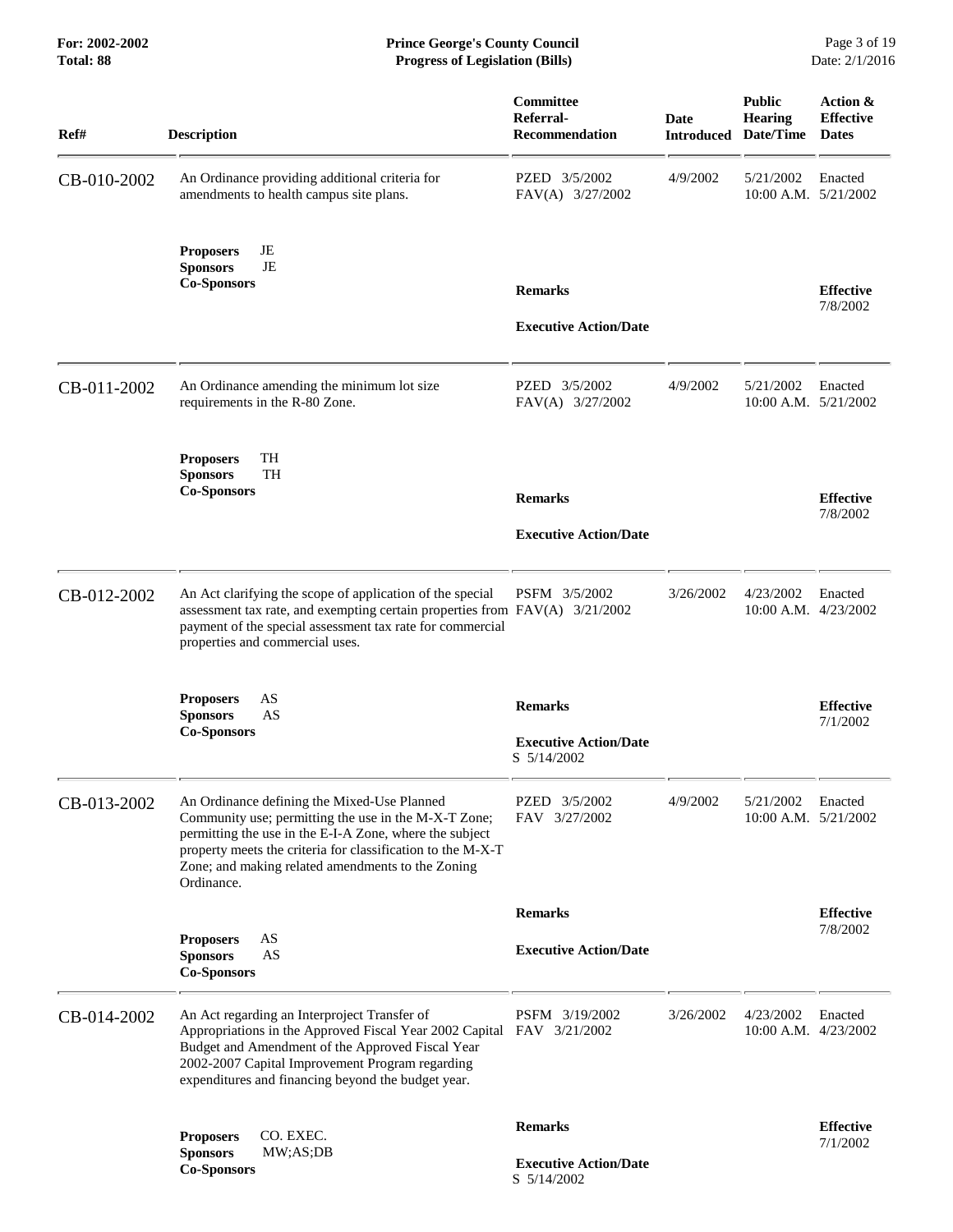**For: 2002-2002 Prince George's County Council** Page 4 of 19<br> **Prince George's County Council** Page 4 of 19<br> **Progress of Legislation (Bills)** Date: 2/1/2016  $Progress$  of Legislation (Bills)

| Ref#        | <b>Description</b>                                                                                                                                                                                                                                                                                                   | Committee<br>Referral-<br><b>Recommendation</b>                                                | Date      | <b>Public</b><br><b>Hearing</b><br><b>Introduced Date/Time</b> | Action &<br><b>Effective</b><br><b>Dates</b> |
|-------------|----------------------------------------------------------------------------------------------------------------------------------------------------------------------------------------------------------------------------------------------------------------------------------------------------------------------|------------------------------------------------------------------------------------------------|-----------|----------------------------------------------------------------|----------------------------------------------|
| CB-015-2002 | An Act prohibiting in Revitalization Tax Credit Districts<br>only, the standing or parking of vehicles on unpaved areas FAV 4/11/2002<br>of residential lots.                                                                                                                                                        | THE $3/19/2002$                                                                                | 4/16/2002 | 5/7/2002<br>10:00 A.M. 5/7/2002                                | Enacted                                      |
|             | <b>PS</b><br><b>Proposers</b><br><b>PS</b><br><b>Sponsors</b><br><b>Co-Sponsors</b>                                                                                                                                                                                                                                  | <b>Remarks</b><br><b>Executive Action/Date</b><br>S 5/14/2002                                  |           |                                                                | <b>Effective</b><br>7/1/2002                 |
| CB-016-2002 | An Ordinance modifying under certain circumstances the<br>minimum acreage requirement for private schools in<br>residential zones.                                                                                                                                                                                   | PZED 3/19/2002<br>FAV 4/10/2002                                                                | 4/16/2002 | 5/21/2002<br>10:00 A.M. 5/21/2002                              | Enacted                                      |
|             | PS<br><b>Proposers</b><br><b>Sponsors</b><br><b>PS</b><br><b>Co-Sponsors</b>                                                                                                                                                                                                                                         | <b>Remarks</b><br><b>Executive Action/Date</b>                                                 |           |                                                                | <b>Effective</b><br>7/8/2002                 |
| CB-017-2002 | An Ordinance allowing trash removal services in the C-M PZED 3/19/2002<br>Zone, under certain circumstances.                                                                                                                                                                                                         | FAV(A) 4/10/2002                                                                               | 4/16/2002 | 5/21/2002<br>10:00 A.M. 5/21/2002                              | Enacted                                      |
|             | <b>PS</b><br><b>Proposers</b><br><b>PS</b><br><b>Sponsors</b><br><b>Co-Sponsors</b>                                                                                                                                                                                                                                  | <b>Remarks</b><br><b>Executive Action/Date</b>                                                 |           |                                                                | <b>Effective</b><br>7/8/2002                 |
| CB-018-2002 | An Act amending the labor agreement by and between<br>Prince George's County, Maryland and the International<br>Association of Fire Fighters, AFL-CIO, Local 1619 (Fire<br>Fighters, Paramedics and Emergency Response<br>Technicians) to provide for wages and certain other terms<br>and conditions of employment. | PSFM 3/26/2002<br>FAV 4/16/2002                                                                | 4/23/2002 | 5/21/2002<br>10:15 A.M. 5/21/2002                              | Enacted                                      |
|             | CO. EXEC.<br><b>Proposers</b><br><b>Sponsors</b><br>PS;JE;MW;AS;TH;RVR<br><b>Co-Sponsors</b>                                                                                                                                                                                                                         | <b>Remarks</b><br>SEE ALSO CR-12, 13,<br>14-2002<br><b>Executive Action/Date</b><br>S 6/6/2002 |           |                                                                | <b>Effective</b><br>7/22/2002                |
| CB-019-2002 | An Act providing for a Single Day Event Permit and<br>reducing the permit fee for a single day event for certain<br>special food service facilities if the permit application is<br>submitted to the Health Department fourteen calendar<br>days or more prior to the event.                                         | HEHS 3/26/2002<br>FAV(A) 4/23/2002                                                             | 4/30/2002 | 5/21/2002<br>10:15 A.M. $5/21/2002$                            | Enacted                                      |
|             | CO. EXEC.<br><b>Proposers</b><br><b>Sponsors</b><br>AS<br><b>Co-Sponsors</b>                                                                                                                                                                                                                                         | <b>Remarks</b><br><b>Executive Action/Date</b><br>S 6/6/2002                                   |           |                                                                | <b>Effective</b><br>7/22/2002                |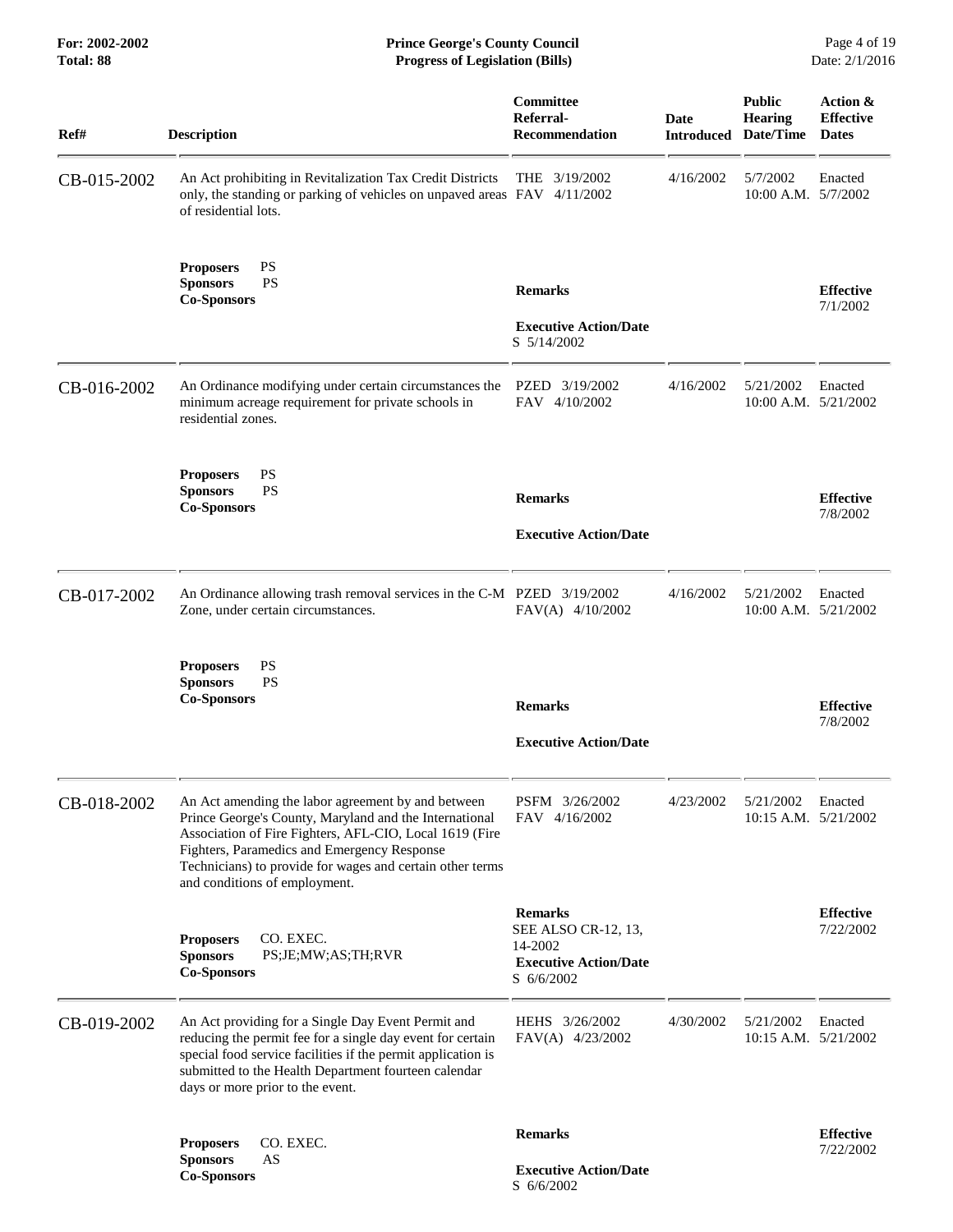| Ref#        | <b>Description</b>                                                                                                                          | Committee<br>Referral-<br><b>Recommendation</b> | <b>Date</b> | <b>Public</b><br>Hearing<br><b>Introduced Date/Time</b> | Action &<br><b>Effective</b><br><b>Dates</b> |
|-------------|---------------------------------------------------------------------------------------------------------------------------------------------|-------------------------------------------------|-------------|---------------------------------------------------------|----------------------------------------------|
| CB-020-2002 | An Act repealing certain provisions of the Code<br>pertaining to Congregate Living Facilities for the Elderly<br>or Physically Handicapped. | HEHS 3/26/2002<br>FAV 4/23/2002                 | 4/30/2002   | 5/21/2002<br>10:15 A.M. 5/21/2002                       | Enacted                                      |
|             | CO. EXEC.<br><b>Proposers</b><br><b>Sponsors</b><br>AS;MW<br><b>Co-Sponsors</b>                                                             | <b>Remarks</b><br><b>Executive Action/Date</b>  |             |                                                         | <b>Effective</b><br>7/22/2002                |
| CB-021-2002 | An Ordinance permitting amendments to Special<br>Exception site plans for health campuses under certain<br>circumstances.                   | S 6/6/2002<br>PZED 3/26/2002<br>FAV 4/10/2002   | 4/16/2002   | 5/21/2002<br>10:00 A.M. 5/21/2002                       | Enacted                                      |
|             | <b>Proposers</b><br>AS<br><b>Sponsors</b><br>AS<br><b>Co-Sponsors</b>                                                                       | <b>Remarks</b><br><b>Executive Action/Date</b>  |             |                                                         | <b>Effective</b><br>7/8/2002                 |
| CB-022-2002 | An Ordinance permitting planned retirement communities PZED 3/26/2002<br>in the C-O Zone, under certain circumstances.                      | FAV(A) 4/24/2002                                | 4/30/2002   | 6/4/2002<br>10:00 A.M. 6/4/2002                         | Enacted                                      |
|             | <b>MW</b><br><b>Proposers</b><br><b>Sponsors</b><br>MW<br><b>Co-Sponsors</b>                                                                | <b>Remarks</b><br><b>Executive Action/Date</b>  |             |                                                         | <b>Effective</b><br>7/22/2002                |
| CB-023-2002 | An Ordinance authorizing the Planning Director to<br>approve minor amendments to approved Basic Plans<br>under certain circumstances.       | PZED 4/9/2002<br>FAV 4/24/2002                  | 4/30/2002   | 6/4/2002<br>10:00 A.M. 6/4/2002                         | Enacted                                      |
|             | AS<br><b>Proposers</b><br><b>Sponsors</b><br>AS<br><b>Co-Sponsors</b>                                                                       | <b>Remarks</b><br><b>Executive Action/Date</b>  |             |                                                         | <b>Effective</b><br>7/22/2002                |
| CB-024-2002 | A Subdivision Bill allowing flag lots and shared driveways PZED 4/16/2002<br>in the M-X-C Zone.                                             | FAV 4/24/2002                                   | 4/30/2002   | 6/11/2002<br>10:15 A.M. 6/11/2002                       | Enacted                                      |
|             | <b>RVR</b><br><b>Proposers</b><br><b>Sponsors</b><br>DB;PS<br><b>Co-Sponsors</b>                                                            | <b>Remarks</b>                                  |             |                                                         | <b>Effective</b><br>8/2/2002                 |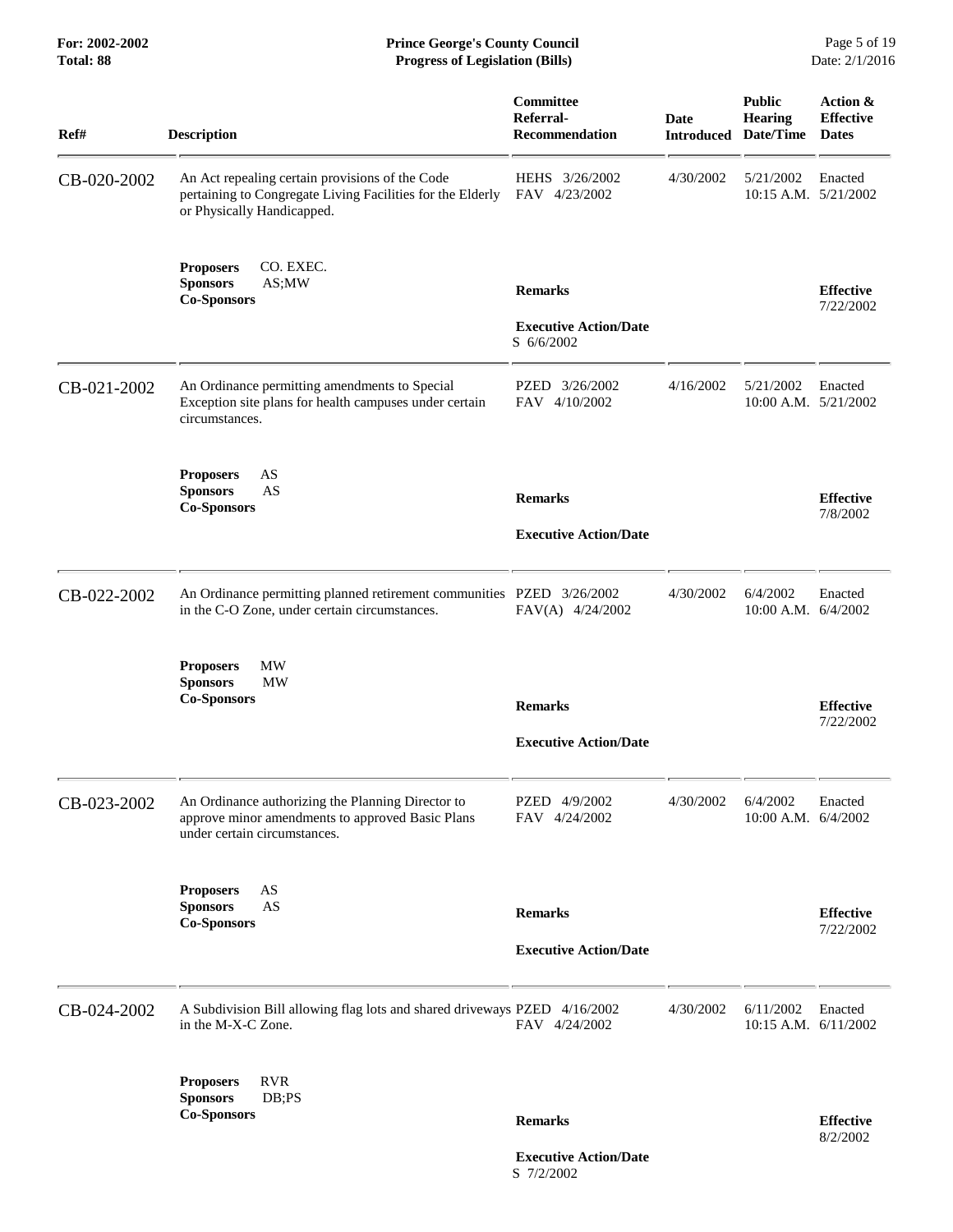**For: 2002-2002 Prince George's County Council** Page 6 of 19<br> **Prince George's County Council** Page 6 of 19<br> **Progress of Legislation (Bills)** Date: 2/1/2016 **Total: 88 Progress of Legislation (Bills)** 

| Ref#        | <b>Description</b>                                                                                                                                                                                                                                                                                                       | Committee<br>Referral-<br><b>Recommendation</b> | <b>Date</b> | <b>Public</b><br><b>Hearing</b><br><b>Introduced Date/Time</b> | Action &<br><b>Effective</b><br><b>Dates</b> |
|-------------|--------------------------------------------------------------------------------------------------------------------------------------------------------------------------------------------------------------------------------------------------------------------------------------------------------------------------|-------------------------------------------------|-------------|----------------------------------------------------------------|----------------------------------------------|
| CB-025-2002 | An Ordinance allowing flag lots in the M-X-C Zone as a<br>permitted use.                                                                                                                                                                                                                                                 | PZED 4/16/2002<br>FAV 4/24/2002                 | 4/30/2002   | 6/4/2002<br>10:00 A.M. 6/4/2002                                | Enacted                                      |
|             | <b>RVR</b><br><b>Proposers</b><br><b>Sponsors</b><br>PS;DB<br><b>Co-Sponsors</b>                                                                                                                                                                                                                                         | <b>Remarks</b><br><b>Executive Action/Date</b>  |             |                                                                | <b>Effective</b><br>7/22/2002                |
|             |                                                                                                                                                                                                                                                                                                                          |                                                 |             |                                                                |                                              |
| CB-026-2002 | An Ordinance permitting Assisted Living Facilities and<br>Nursing or Care Homes in the M-X-C Zone.                                                                                                                                                                                                                       | PZED 4/16/2002<br>FAV 4/24/2002                 | 4/30/2002   | 6/4/2002<br>10:00 A.M. 6/4/2002                                | Enacted                                      |
|             | <b>RVR</b><br><b>Proposers</b><br>PS;DB<br><b>Sponsors</b><br><b>Co-Sponsors</b>                                                                                                                                                                                                                                         |                                                 |             |                                                                |                                              |
|             |                                                                                                                                                                                                                                                                                                                          | <b>Remarks</b><br><b>Executive Action/Date</b>  |             |                                                                | <b>Effective</b><br>7/22/2002                |
|             |                                                                                                                                                                                                                                                                                                                          |                                                 |             |                                                                |                                              |
| CB-027-2002 | An Emergency Act to authorize and empower the County C.O.W. 4/30/2002<br>to issue and sell an amount not to exceed \$99,000,000 in<br>aggregate principal amount of general obligation<br>refunding bonds.                                                                                                               | FAV 4/30/2002                                   | 4/16/2002   | 5/7/2002<br>10:00 A.M. 5/7/2002                                | Enacted                                      |
|             | CO. EXEC.<br><b>Proposers</b><br><b>Sponsors</b><br>DB;AS;RVR;TD                                                                                                                                                                                                                                                         | <b>Remarks</b>                                  |             |                                                                | <b>Effective</b><br>5/7/2002                 |
|             | <b>Co-Sponsors</b>                                                                                                                                                                                                                                                                                                       | <b>Executive Action/Date</b><br>S 5/7/2002      |             |                                                                |                                              |
| CB-028-2002 | A Subdivision Bill allowing an exemption from the school PZED 4/16/2002<br>facilities test when a proposed preliminary plat reduces by $FAV(A)$ 4/24/2002<br>50% or more the residential density shown on an approved<br>preliminary plat of subdivision in a Comprehensive<br>Design Zone, under certain circumstances. |                                                 | 4/30/2002   | 6/11/2002<br>10:15 A.M. 6/11/2002                              | PI                                           |
|             |                                                                                                                                                                                                                                                                                                                          | <b>Remarks</b>                                  |             |                                                                | <b>Effective</b>                             |
|             | JE<br><b>Proposers</b><br>$\rm{JE}$<br><b>Sponsors</b><br><b>Co-Sponsors</b>                                                                                                                                                                                                                                             | <b>Executive Action/Date</b>                    |             |                                                                |                                              |
| CB-029-2002 | An Ordinance permitting vehicle, mobile home, or<br>camping trailer sales lots in the C-O Zone under certain<br>circumstances.                                                                                                                                                                                           | PZED 4/23/2002<br>FAV(A) 5/14/2002              | 5/21/2002   | 6/18/2002<br>10:00 A.M. 6/18/2002                              | Enacted                                      |
|             | <b>Proposers</b><br>AS<br>AS<br><b>Sponsors</b><br><b>Co-Sponsors</b>                                                                                                                                                                                                                                                    | <b>Remarks</b>                                  |             |                                                                | <b>Effective</b>                             |
|             |                                                                                                                                                                                                                                                                                                                          | <b>Executive Action/Date</b>                    |             |                                                                | 8/5/2002                                     |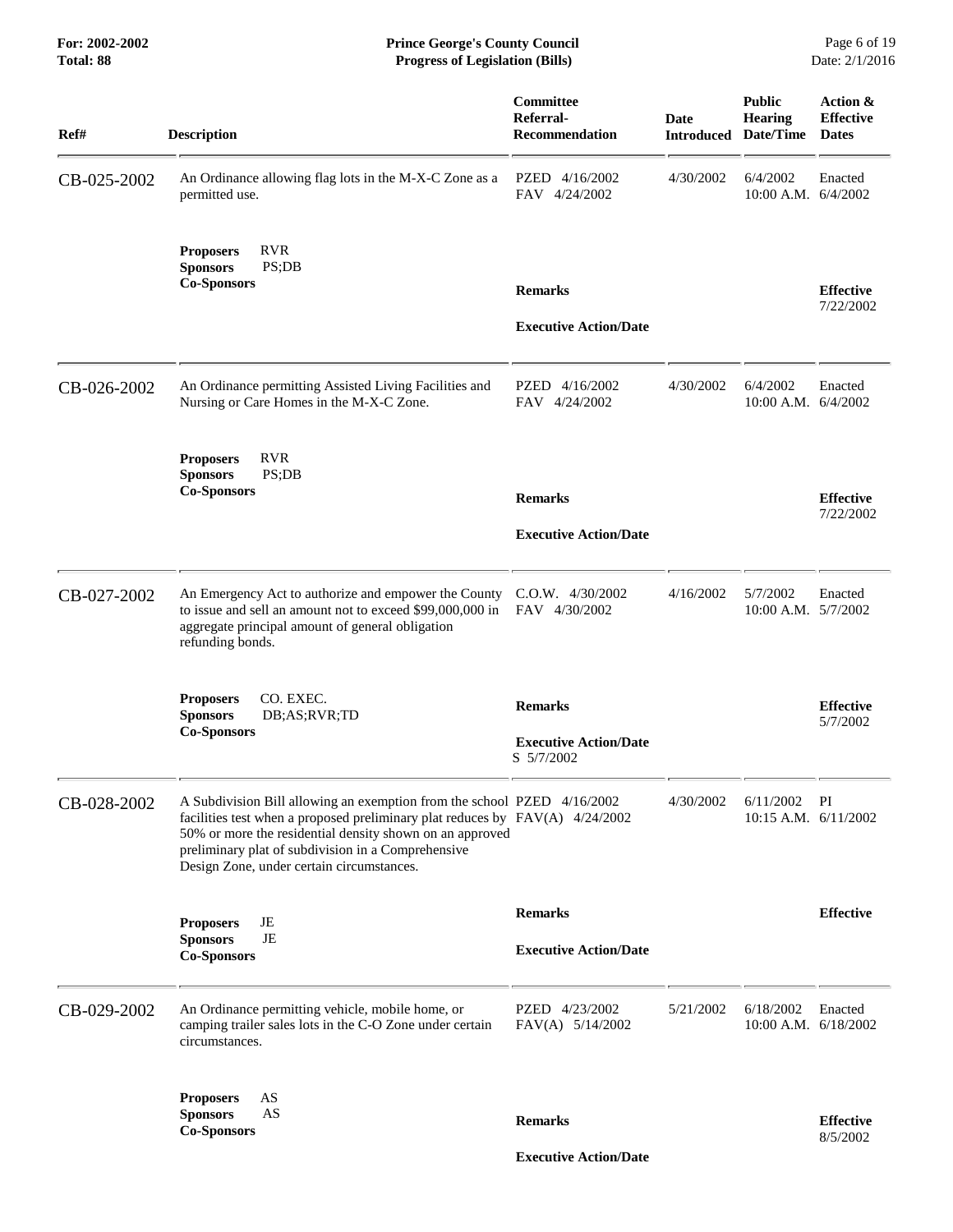| Ref#        | <b>Description</b>                                                                                                                                                                                             | Committee<br>Referral-<br><b>Recommendation</b> | <b>Date</b><br><b>Introduced</b> | <b>Public</b><br><b>Hearing</b><br>Date/Time | Action &<br><b>Effective</b><br><b>Dates</b> |
|-------------|----------------------------------------------------------------------------------------------------------------------------------------------------------------------------------------------------------------|-------------------------------------------------|----------------------------------|----------------------------------------------|----------------------------------------------|
| CB-030-2002 | An Act amending the County Code to revise the<br>Chesapeake Bay Critical Area Program.                                                                                                                         | $C.0.W.$ 4/23/2002<br>FAV(A) 4/30/2002          | 4/30/2002                        | 6/11/2002<br>10:15 A.M. 6/11/2002            | Recommit                                     |
|             | <b>Proposers</b><br>CO. EXEC.<br><b>Sponsors</b><br>PS;DB;TH<br><b>Co-Sponsors</b>                                                                                                                             | <b>Remarks</b>                                  |                                  |                                              | <b>Effective</b>                             |
|             |                                                                                                                                                                                                                | <b>Executive Action/Date</b>                    |                                  |                                              |                                              |
| CB-031-2002 | A Subdivision Bill amending the County's Chesapeake<br>Bay Critical Area Program.                                                                                                                              | $C.0.W.$ 4/23/2002<br>FAV(A) 4/30/2002          | 4/30/2002                        | 6/11/2002<br>10:15 A.M. 6/11/2002            | Recommit                                     |
|             | CO. EXEC.<br><b>Proposers</b><br><b>Sponsors</b><br>PS;DB;TH<br><b>Co-Sponsors</b>                                                                                                                             | <b>Remarks</b>                                  |                                  |                                              | <b>Effective</b>                             |
|             |                                                                                                                                                                                                                | <b>Executive Action/Date</b>                    |                                  |                                              |                                              |
| CB-032-2002 | An Ordinance amending the Zoning Ordinance to revise<br>the County's Chesapeake Bay Critical Area Program.                                                                                                     | $C.0.W.$ 4/23/2002<br>FAV(A) 4/30/2002          | 4/30/2002                        | 6/11/2002<br>10:15 A.M. 6/11/2002            | Recommit                                     |
|             | CO. EXEC.<br><b>Proposers</b><br><b>Sponsors</b><br>PS;DB;TH<br><b>Co-Sponsors</b>                                                                                                                             | <b>Remarks</b>                                  |                                  |                                              | <b>Effective</b>                             |
|             |                                                                                                                                                                                                                | <b>Executive Action/Date</b>                    |                                  |                                              |                                              |
| CB-033-2002 | An Ordinance requiring lots to be 25,000 square feet or<br>more for vehicle sales in the U-L-I and M-U-TC Zones,<br>and providing for amortization by August 31, 2005, of<br>uses which are not in compliance. | PZED 4/30/2002<br>FAV 5/14/2002                 | 5/21/2002                        | 6/18/2002<br>10:00 A.M. 6/18/2002            | Enacted                                      |
|             | PS<br><b>Proposers</b><br><b>PS</b><br><b>Sponsors</b>                                                                                                                                                         | <b>Remarks</b>                                  |                                  |                                              | <b>Effective</b>                             |
|             | <b>Co-Sponsors</b>                                                                                                                                                                                             | <b>Executive Action/Date</b>                    |                                  |                                              | 8/5/2002                                     |
| CB-034-2002 | An Ordinance defining and designating an area in the front PZED 4/30/2002<br>yards of dwellings where construction of parking areas is FAV(A) 5/14/2002<br>not permitted, after September 1, 2002.             |                                                 | 5/21/2002                        | 6/18/2002<br>$10:00$ A.M. $6/18/2002$        | Enacted                                      |
|             | <b>PS</b><br><b>Proposers</b><br>PS<br><b>Sponsors</b><br><b>Co-Sponsors</b>                                                                                                                                   | <b>Remarks</b>                                  |                                  |                                              | <b>Effective</b><br>8/5/2002                 |
|             |                                                                                                                                                                                                                | <b>Executive Action/Date</b>                    |                                  |                                              |                                              |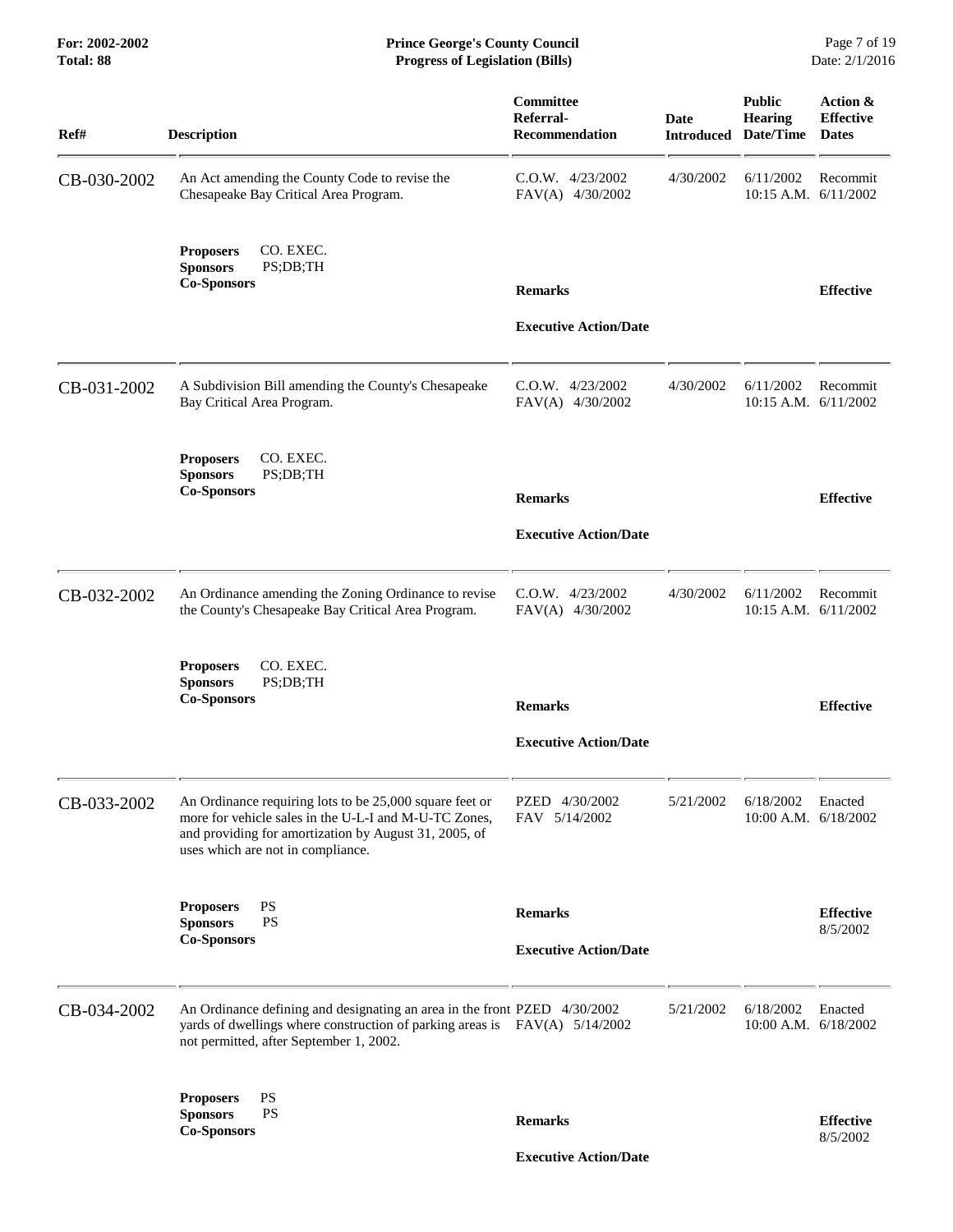| For: 2002-2002<br>Total: 88 | <b>Prince George's County Council</b><br><b>Progress of Legislation (Bills)</b>                                                                                                                                                          |                                                               |           |                                                                | Page 8 of 19<br>Date: 2/1/2016               |
|-----------------------------|------------------------------------------------------------------------------------------------------------------------------------------------------------------------------------------------------------------------------------------|---------------------------------------------------------------|-----------|----------------------------------------------------------------|----------------------------------------------|
| Ref#                        | <b>Description</b>                                                                                                                                                                                                                       | Committee<br>Referral-<br><b>Recommendation</b>               | Date      | <b>Public</b><br><b>Hearing</b><br><b>Introduced Date/Time</b> | Action &<br><b>Effective</b><br><b>Dates</b> |
| CB-035-2002                 | An Ordinance permitting certain uses in the C-O Zone<br>under certain circumstances, permitting assisted living<br>facilities in the C-O Zone, and amending requirements for<br>assisted living facilities.                              | PZED 4/30/2002<br>FAV(A) 5/14/2002                            | 5/21/2002 | 6/18/2002                                                      | Tabled<br>$10:00$ A.M. $6/18/2002$           |
|                             | AS<br><b>Proposers</b><br><b>Sponsors</b><br>AS<br><b>Co-Sponsors</b>                                                                                                                                                                    | <b>Remarks</b><br><b>Executive Action/Date</b>                |           |                                                                | <b>Effective</b>                             |
| CB-036-2002                 | An Ordinance extending the time period during which the PZED 4/30/2002<br>Planning Director may approve certain minor amendments FAV 5/14/2002<br>to approved Basic Plans.                                                               |                                                               | 5/21/2002 | 6/18/2002                                                      | Enacted<br>10:00 A.M. 6/18/2002              |
|                             | JE<br><b>Proposers</b><br><b>Sponsors</b><br>JE<br><b>Co-Sponsors</b>                                                                                                                                                                    | <b>Remarks</b><br><b>Executive Action/Date</b>                |           |                                                                | <b>Effective</b><br>8/5/2002                 |
| CB-037-2002                 | An Emergency Act for the purpose of imposing, levying<br>and collecting a sales and use tax on telecommunications<br>service in Prince George's County.                                                                                  | C.O.W. 4/30/2002<br>FAV 4/30/2002                             | 4/30/2002 | 5/21/2002                                                      | Enacted<br>$10:15$ A.M. $5/22/2002$          |
|                             | <b>Proposers</b><br>CO. EXEC.<br>PS;DB;TH<br><b>Sponsors</b><br><b>Co-Sponsors</b>                                                                                                                                                       | <b>Remarks</b><br><b>Executive Action/Date</b><br>S 5/31/2002 |           |                                                                | <b>Effective</b><br>6/1/2002                 |
| CB-038-2002                 | An Emergency Act modifying semipublic swimming pool C.O.W. 4/30/2002<br>supervision requirements for hotels and motels located in FAV 5/6/2002<br>Prince George's County; and generally relating to the<br>regulation of swimming pools. |                                                               | 5/7/2002  | 5/29/2002<br>10:00 A.M. 6/4/2002                               | Failed                                       |
|                             | <b>Proposers</b><br>CO. EXEC.<br>PS;DB;MW<br><b>Sponsors</b><br><b>Co-Sponsors</b>                                                                                                                                                       | <b>Remarks</b><br><b>Executive Action/Date</b>                |           |                                                                | <b>Effective</b>                             |
| CB-039-2002                 | An Ordinance permitting lot size averaging and amending PZED 4/30/2002<br>lot width and yard regulations in the R-A Zone, in<br>accordance with certain requirements.                                                                    |                                                               |           |                                                                |                                              |
|                             | JE<br><b>Proposers</b><br><b>Sponsors</b>                                                                                                                                                                                                | <b>Remarks</b>                                                |           |                                                                | <b>Effective</b>                             |
|                             | <b>Co-Sponsors</b>                                                                                                                                                                                                                       | <b>Executive Action/Date</b>                                  |           |                                                                |                                              |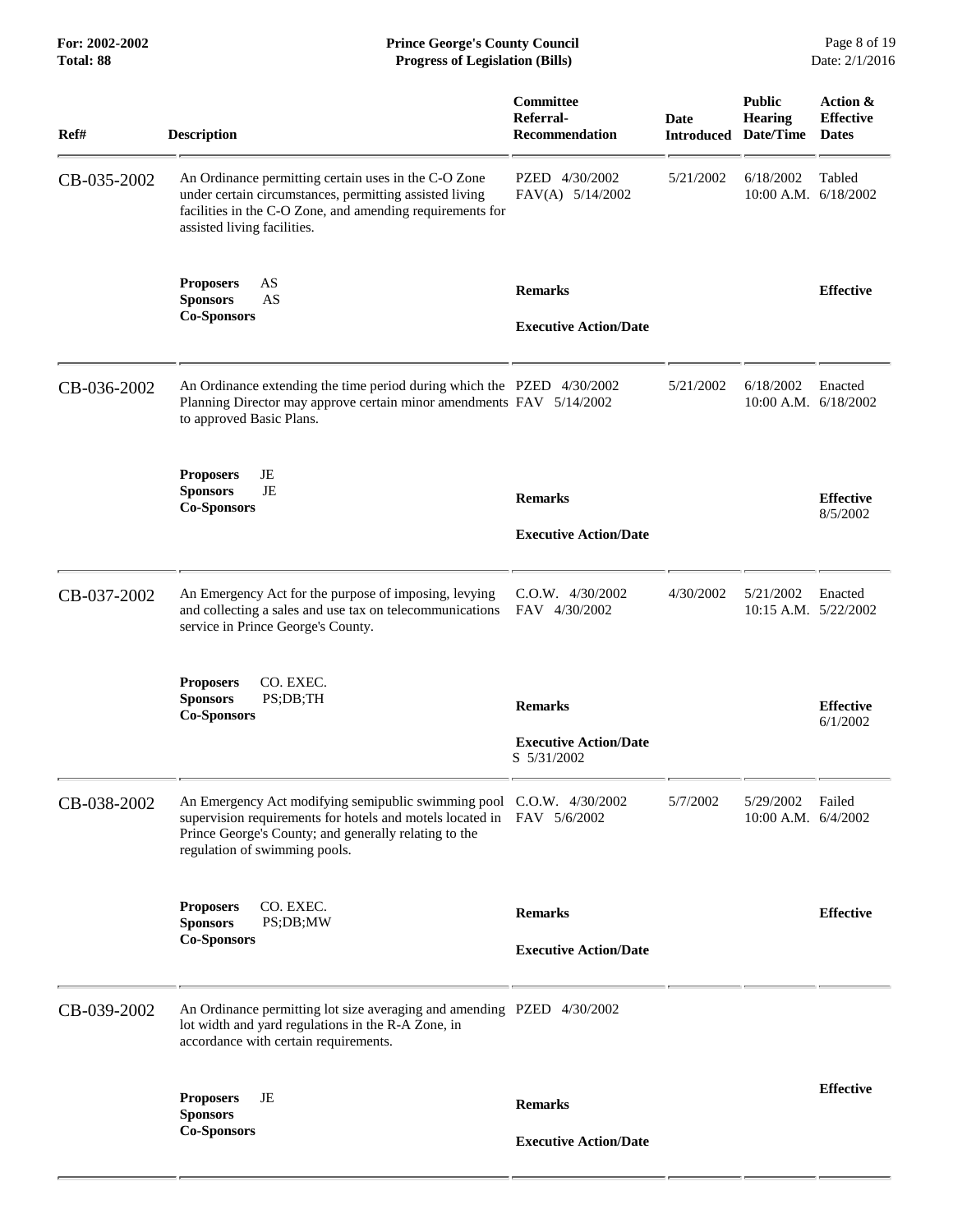| Ref#<br>CB-040-2002 | <b>Description</b><br>An Ordinance exempting townhouses in the M-X-T Zone<br>from certain site and building design guidelines and<br>regulations and limitations on the number of townhouses.                                                                     | Committee<br>Referral-<br><b>Recommendation</b><br>PZED 4/30/2002<br>FAV(A) 5/14/2002 | Date<br><b>Introduced</b><br>5/21/2002 | <b>Public</b><br><b>Hearing</b><br>Date/Time<br>6/18/2002<br>$10:00$ A.M. $6/18/2002$ | Action &<br><b>Effective</b><br><b>Dates</b><br>Enacted |
|---------------------|-------------------------------------------------------------------------------------------------------------------------------------------------------------------------------------------------------------------------------------------------------------------|---------------------------------------------------------------------------------------|----------------------------------------|---------------------------------------------------------------------------------------|---------------------------------------------------------|
|                     | <b>Proposers</b><br>JE<br>JE<br><b>Sponsors</b><br><b>Co-Sponsors</b>                                                                                                                                                                                             | <b>Remarks</b><br><b>Executive Action/Date</b>                                        |                                        |                                                                                       | <b>Effective</b><br>8/5/2002                            |
| CB-041-2002         | An Ordinance revising fees for various planning and<br>Zoning proposals by repealing certain sections of the<br>Zoning Ordinance and creating a new section addressing<br>Fees and amending variance procedures for various<br>Applications.                      | PZED 4/30/2002<br>FAV(A) 5/14/2002                                                    | 5/21/2002                              | 6/18/2002<br>10:00 A.M. 6/18/2002                                                     | Enacted                                                 |
|                     | M-NCPPC<br><b>Proposers</b><br><b>Sponsors</b><br>PS;MW<br><b>Co-Sponsors</b>                                                                                                                                                                                     | <b>Remarks</b><br><b>Executive Action/Date</b>                                        |                                        |                                                                                       | <b>Effective</b><br>1/1/2003                            |
| CB-042-2002         | An Ordinance amending procedures and requirements for<br>limited minor revisions of site plans, and limited<br>departures from design standards, authorizing the<br>Planning Director to approve such minor revisions and<br>limited departures administratively. | PZED 4/30/2002<br>FAV(A) 5/14/2002                                                    | 5/21/2002                              | 6/18/2002<br>$10:00$ A.M. $6/18/2002$                                                 | Enacted                                                 |
|                     | PS<br><b>Proposers</b><br><b>PS</b><br><b>Sponsors</b><br><b>Co-Sponsors</b>                                                                                                                                                                                      | <b>Remarks</b><br><b>Executive Action/Date</b>                                        |                                        |                                                                                       | <b>Effective</b><br>8/5/2002                            |
| CB-043-2002         | An Ordinance permitting a commercial parking lot or<br>garage in the I-3 Zone under certain circumstances.                                                                                                                                                        | PZED 4/30/2002<br>FAV(A) 5/14/2002                                                    | 5/21/2002                              | 6/18/2002<br>$10:00$ A.M. $6/18/2002$                                                 | Enacted                                                 |
|                     | <b>Proposers</b><br>JE<br>JE<br><b>Sponsors</b><br><b>Co-Sponsors</b>                                                                                                                                                                                             | <b>Remarks</b><br><b>Executive Action/Date</b>                                        |                                        |                                                                                       | <b>Effective</b><br>8/5/2002                            |
| CB-044-2002         | An Ordinance permitting wholesaling, distribution and<br>related storage and consolidated storage in the C-S-C<br>Zone u.                                                                                                                                         | PZED 4/30/2002                                                                        |                                        |                                                                                       |                                                         |
|                     | JE<br><b>Proposers</b><br><b>Sponsors</b><br><b>Co-Sponsors</b>                                                                                                                                                                                                   | <b>Remarks</b><br><b>Executive Action/Date</b>                                        |                                        |                                                                                       | <b>Effective</b>                                        |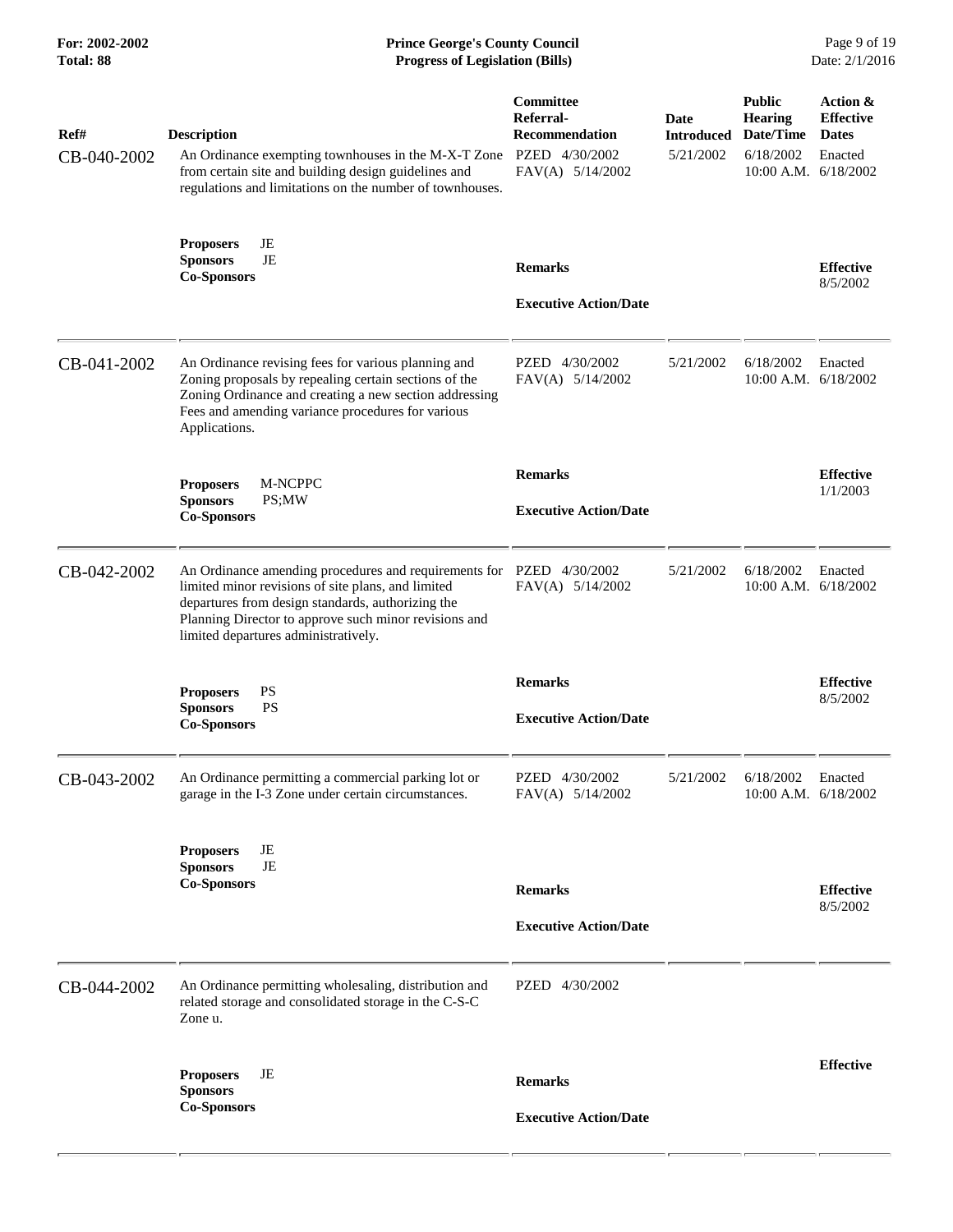| Ref#<br>CB-045-2002 | <b>Description</b><br>An Ordinance defining a Golf Course Conference/Hotel<br>Complex and permitting this use in the R-S Zone, in<br>accordance with certain requirements.                                                                                                                                                   | Committee<br>Referral-<br><b>Recommendation</b><br>PZED 5/7/2002<br>FAV(A) 5/14/2002           | Date<br><b>Introduced</b><br>5/21/2002 | <b>Public</b><br><b>Hearing</b><br>Date/Time<br>6/18/2002<br>$10:00$ A.M. $6/18/2002$ | Action &<br><b>Effective</b><br><b>Dates</b><br>Enacted |
|---------------------|------------------------------------------------------------------------------------------------------------------------------------------------------------------------------------------------------------------------------------------------------------------------------------------------------------------------------|------------------------------------------------------------------------------------------------|----------------------------------------|---------------------------------------------------------------------------------------|---------------------------------------------------------|
|                     | <b>RVR</b><br><b>Proposers</b><br><b>RVR</b><br><b>Sponsors</b><br><b>Co-Sponsors</b>                                                                                                                                                                                                                                        | <b>Remarks</b><br><b>Executive Action/Date</b>                                                 |                                        |                                                                                       | <b>Effective</b><br>8/5/2002                            |
| CB-046-2002         | An Act amending the labor agreement by and between<br>Prince George's County and the International Association<br>of Fire Fighters, AFL-CIO, Local 1619 (Civilian Unit) to<br>provide for wages and certain other terms and conditions<br>of employment for personnel classifications June 1, 2001<br>through June 30, 2003. | PSFM 5/7/2002<br>FAV(A) 6/4/2002                                                               | 6/11/2002                              | 7/2/2002<br>10:00 A.M. 7/2/2002                                                       | Enacted                                                 |
|                     | CO. EXEC.<br><b>Proposers</b><br><b>Sponsors</b><br>PS;RVR;TH;MW;TD;TK;JE;AS;DB<br><b>Co-Sponsors</b>                                                                                                                                                                                                                        | <b>Remarks</b><br><b>Retroactive Provisions</b><br><b>Executive Action/Date</b><br>S 7/23/2002 |                                        |                                                                                       | <b>Effective</b><br>9/9/2002                            |
| CB-047-2002         | An Act assigning certain existing classes of work to the<br>bargaining unit represented by the International<br>Association of Fire Fighters, AFL-CIO, Local 1619<br>(Civilians) and amending the Classification Plan.                                                                                                       | PSFM 5/7/2002<br>FAV(A) $6/4/2002$                                                             | 6/11/2002                              | 7/2/2002<br>10:00 A.M. 7/2/2002                                                       | Enacted                                                 |
|                     | CO. EXEC.<br><b>Proposers</b><br><b>Sponsors</b><br>PS;RVR;JE;AS;MW;TK<br><b>Co-Sponsors</b>                                                                                                                                                                                                                                 | <b>Remarks</b><br><b>Retroactive Provisions</b><br><b>Executive Action/Date</b><br>S 7/23/2002 |                                        |                                                                                       | <b>Effective</b><br>9/9/2002                            |
| CB-048-2002         | An Act approving the Prince George's County portion of<br>the Maryland-National Capital Park and Planning<br>Commission budget and making appropriations and<br>levying certain taxes for FY 2002-2003 for the<br>M-NCPPC.                                                                                                   |                                                                                                | 5/22/2002                              |                                                                                       | Enacted<br>5/22/2002                                    |
|                     | <b>Proposers</b><br>PS<br><b>Sponsors</b><br>PS:DB:RVR:MW<br><b>Co-Sponsors</b>                                                                                                                                                                                                                                              | <b>Remarks</b><br><b>Executive Action/Date</b><br>S 6/6/2002                                   |                                        |                                                                                       | <b>Effective</b><br>7/1/2002                            |
| CB-049-2002         | An Act concerning FY 2002-2003 Current Expense and<br>Capital Budgets.                                                                                                                                                                                                                                                       |                                                                                                | 5/22/2002                              |                                                                                       | Enacted<br>5/22/2002                                    |
|                     | <b>PS</b><br><b>Proposers</b><br><b>Sponsors</b><br>PS;AS;DB;RVR;TH;MW<br><b>Co-Sponsors</b>                                                                                                                                                                                                                                 | <b>Remarks</b><br><b>Executive Action/Date</b><br>S 6/6/2002                                   |                                        |                                                                                       | <b>Effective</b><br>7/1/2002                            |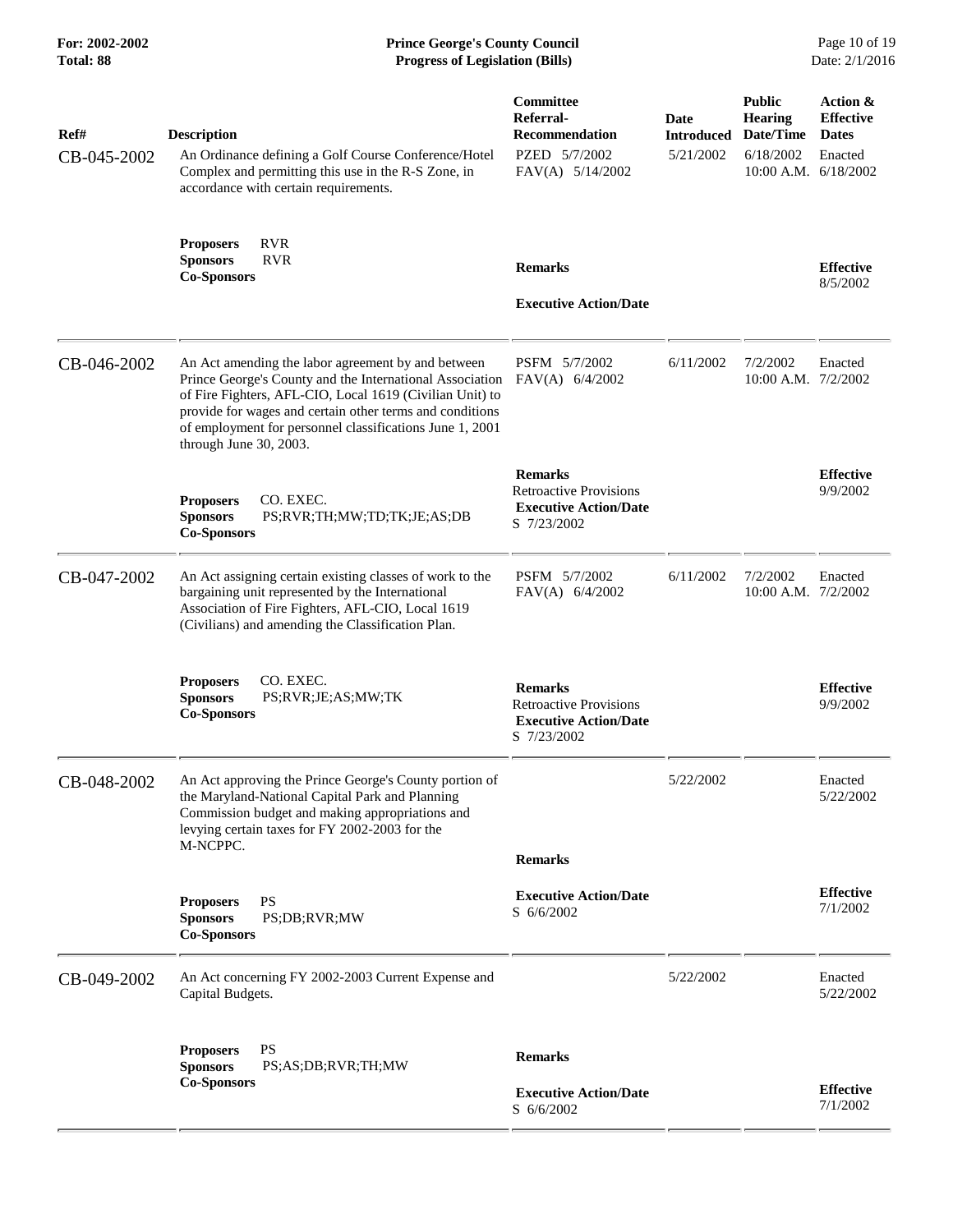### **For: 2002-2002 Prince George's County Council** Page 11 of 19<br> **Prince George's County Council** Page 11 of 19<br> **Progress of Legislation (Bills)** Date: 2/1/2016 **Total: 88 Progress of Legislation (Bills)**

| Ref#<br>CB-050-2002 | <b>Description</b><br>An Act clarifying the definition of improved area for<br>calculation of the special assessment for commercial and<br>non-residential properties.                                                                                                              | Committee<br>Referral-<br><b>Recommendation</b><br>PSFM 5/21/2002<br>FAV 6/4/2002        | Date<br><b>Introduced</b><br>6/11/2002 | <b>Public</b><br><b>Hearing</b><br>Date/Time<br>7/2/2002<br>10:00 A.M. 7/2/2002 | Action &<br><b>Effective</b><br><b>Dates</b><br>Enacted |
|---------------------|-------------------------------------------------------------------------------------------------------------------------------------------------------------------------------------------------------------------------------------------------------------------------------------|------------------------------------------------------------------------------------------|----------------------------------------|---------------------------------------------------------------------------------|---------------------------------------------------------|
|                     | CO. EXEC.<br><b>Proposers</b><br><b>Sponsors</b><br>PS;MW;DB<br><b>Co-Sponsors</b>                                                                                                                                                                                                  | <b>Remarks</b><br>Retroactive to 7/1/2002<br><b>Executive Action/Date</b><br>S 7/23/2002 |                                        |                                                                                 | <b>Effective</b><br>9/9/2002                            |
| CB-051-2002         | An Ordinance defining and adopting land use regulations<br>for Aviation Policy Areas; providing for designation of<br>Aviation Policy Areas adjacent to public use, general<br>aviation airports; establishing procedures; and making<br>relat.                                     | $C.0.W.$ 4/23/2002<br>FAV 4/23/2002<br>FAV(A) 7/2/2002                                   | 5/21/2002                              | 6/18/2002<br>$10:00$ A.M. $6/18/2002$<br>7/23/2002<br>10:00 A.M. 7/23/2002      | Recommit<br>Enacted                                     |
|                     | M-NCPPC<br><b>Proposers</b><br><b>Sponsors</b><br>PS;TH;AS<br><b>Co-Sponsors</b>                                                                                                                                                                                                    | <b>Remarks</b><br><b>Executive Action/Date</b>                                           |                                        |                                                                                 | <b>Effective</b><br>9/1/2002                            |
| CB-052-2002         | An Act adopting the 2002 Inventory of Real Property and PSFM 5/21/2002<br>Improvements titled in the name of Prince George's<br>County.                                                                                                                                             | FAV 6/4/2002                                                                             | 6/11/2002                              | 7/2/2002<br>10:00 A.M. 7/2/2002                                                 | Enacted                                                 |
|                     | CO. EXEC.<br><b>Proposers</b><br><b>Sponsors</b><br>PS;AS;DB;MW;RVR<br><b>Co-Sponsors</b>                                                                                                                                                                                           | <b>Remarks</b><br><b>Executive Action/Date</b><br>S 7/23/2002                            |                                        |                                                                                 | <b>Effective</b><br>9/9/2002                            |
| CB-053-2002         | An Ordinance authorizing the County Department of<br>Environmental Resources to perform administrative review FAV 6/4/2002<br>and approval of certain residential permits of a minor<br>nature.                                                                                     | $C.0.W.$ $5/21/2002$                                                                     | 5/21/2002                              | 6/18/2002<br>10:00 A.M. 6/18/2002                                               | Enacted                                                 |
|                     | CO. EXEC.<br><b>Proposers</b><br><b>Sponsors</b><br>AS<br><b>Co-Sponsors</b>                                                                                                                                                                                                        | <b>Remarks</b><br>See Also CR-27-2002<br><b>Executive Action/Date</b>                    |                                        |                                                                                 | <b>Effective</b><br>8/5/2002                            |
| CB-054-2002         | An Act amending the Prince George's County Building<br>Ordinance, adopting with amendments the 2000 Inter-<br>national Building Code, International Mechanical Code,<br>International Energy Conservation Code, International<br>Residential Code for One and Two Family Dwellings. | THE $5/21/2002$<br>FAV(A) 6/20/2002                                                      | 7/2/2002                               | 7/30/2002<br>10:00 A.M. 7/30/2002                                               | Enacted                                                 |
|                     | CO. EXEC.<br><b>Proposers</b><br><b>Sponsors</b><br>AS;DB;MW<br><b>Co-Sponsors</b>                                                                                                                                                                                                  | <b>Remarks</b><br><b>Executive Action/Date</b><br>S 8/12/2002                            |                                        |                                                                                 | <b>Effective</b><br>9/27/2002                           |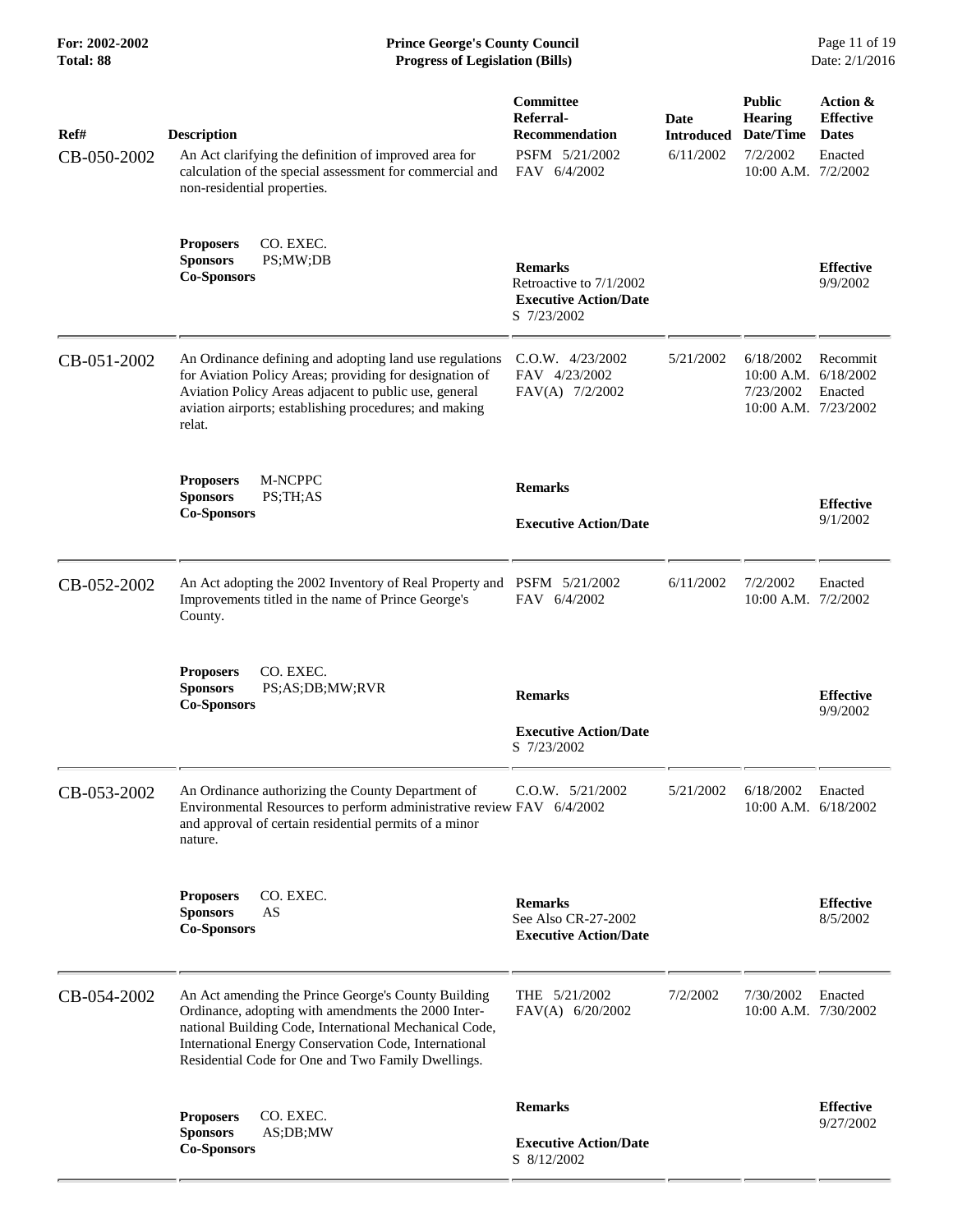## **For: 2002-2002 Prince George's County Council** Page 12 of 19<br> **Prince George's County Council** Page 12 of 19<br> **Progress of Legislation (Bills)** Date: 2/1/2016 **Total: 88 Progress of Legislation (Bills)**

| Ref#<br>CB-055-2002 | <b>Description</b><br>An Ordinance limiting the size of dry cleaning and<br>laundry stores or plants permitted in the C-A and C-S-C<br>Zones.                                                                                                                                                                           | Committee<br>Referral-<br><b>Recommendation</b><br>$C.0.W.$ $5/21/2002$<br>HELD 6/4/2002  | Date<br><b>Introduced Date/Time</b><br>5/21/2002 | <b>Public</b><br><b>Hearing</b><br>6/18/2002<br>10:00 A.M. 6/18/2002 | Action &<br><b>Effective</b><br><b>Dates</b><br>Enacted |
|---------------------|-------------------------------------------------------------------------------------------------------------------------------------------------------------------------------------------------------------------------------------------------------------------------------------------------------------------------|-------------------------------------------------------------------------------------------|--------------------------------------------------|----------------------------------------------------------------------|---------------------------------------------------------|
|                     | <b>Proposers</b><br>AS<br>AS;PS;TH<br><b>Sponsors</b><br><b>Co-Sponsors</b>                                                                                                                                                                                                                                             | <b>Remarks</b><br><b>Executive Action/Date</b>                                            |                                                  |                                                                      | <b>Effective</b><br>8/5/2002                            |
| CB-056-2002         | An Act appropriating additional revenue from local and<br>Federal funds to the Information Technology Internal<br>Service Fund, and to provide funds for costs that were not<br>anticipated in the Approved FY2001-2002 Budget for the<br>Information Technology Internal Service Fund.                                 | PSFM 5/29/2002<br>FAV 6/4/2002                                                            | 6/11/2002                                        | 7/2/2002<br>10:00 A.M. 7/2/2002                                      | Enacted                                                 |
|                     | CO. EXEC.<br><b>Proposers</b><br><b>Sponsors</b><br>PS;MW;AS;DB;RVR<br><b>Co-Sponsors</b>                                                                                                                                                                                                                               | <b>Remarks</b><br>Retroactive to 6/30/2002<br><b>Executive Action/Date</b><br>S 7/23/2002 |                                                  |                                                                      | <b>Effective</b><br>9/9/2002                            |
| CB-057-2002         | An Act appropriating additional revenue from available<br>and uncommitted fund balance to the Drug Enforcement<br>and Education Special Revenue Fund, and to provide<br>funds for costs that were not anticipated in the Approved<br>FY2001-2002 Budget for the Drug Enforcement and<br>Education Special Revenue Fund. | PSFM 5/29/2002<br>FAV 6/4/2002                                                            | 6/11/2002                                        | 7/2/2002<br>10:00 A.M. 7/2/2002                                      | Enacted                                                 |
|                     | CO. EXEC.<br><b>Proposers</b><br><b>Sponsors</b><br>PS;JE;DB;MW;AS;RVR;TD<br><b>Co-Sponsors</b>                                                                                                                                                                                                                         | <b>Remarks</b><br>Retroactive to 6/30/2002<br><b>Executive Action/Date</b><br>S 7/23/2002 |                                                  |                                                                      | <b>Effective</b><br>9/9/2002                            |
| CB-058-2002         | An Act clarifying that County self-insurance medical<br>Benefits programs are in conformance with State law<br>Policy regarding health benefit coverage.                                                                                                                                                                | PSFM 6/11/2002<br>C.O.W. 10/7/2002<br>HELD 10/16/2002                                     | 10/7/2002                                        | 10/29/2002<br>10:00 A.M.                                             |                                                         |
|                     | TH<br><b>Proposers</b><br><b>Sponsors</b><br>TH<br><b>Co-Sponsors</b>                                                                                                                                                                                                                                                   | <b>Remarks</b><br><b>Executive Action/Date</b>                                            |                                                  |                                                                      | <b>Effective</b>                                        |
|                     |                                                                                                                                                                                                                                                                                                                         |                                                                                           |                                                  |                                                                      |                                                         |
| CB-059-2002         | An Act concerning the issuance and sale of General<br>Obligation Bonds to finance County and School Capital<br>Projects in an amount not to exceed \$64,879,000.                                                                                                                                                        | C.O.W. 6/18/2002<br>FAV 6/19/2002                                                         | 7/2/2002                                         | 7/30/2002<br>10:00 A.M. 7/30/2002                                    | Enacted                                                 |
|                     | <b>Proposers</b><br>CO. EXEC.<br><b>Sponsors</b><br>PS;DB;TD;MW;RVR<br><b>Co-Sponsors</b>                                                                                                                                                                                                                               | <b>Remarks</b>                                                                            |                                                  |                                                                      | <b>Effective</b><br>9/27/2002                           |
|                     |                                                                                                                                                                                                                                                                                                                         | <b>Executive Action/Date</b><br>S 8/12/2002                                               |                                                  |                                                                      |                                                         |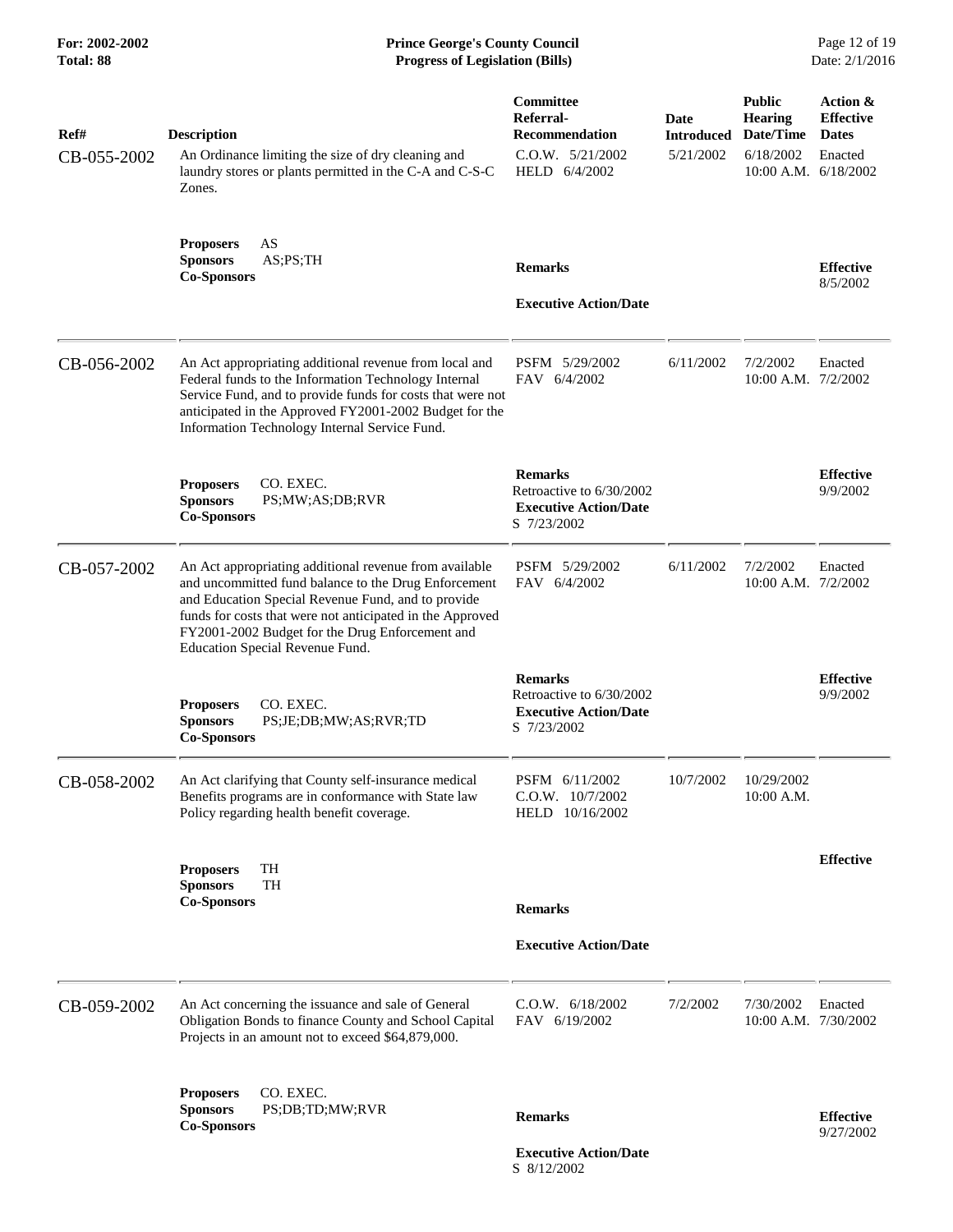| Ref#        | <b>Description</b>                                                                                                                                                                                                                    | Committee<br>Referral-<br><b>Recommendation</b>                                                         | <b>Date</b><br><b>Introduced</b> | <b>Public</b><br><b>Hearing</b><br>Date/Time | Action &<br><b>Effective</b><br><b>Dates</b> |
|-------------|---------------------------------------------------------------------------------------------------------------------------------------------------------------------------------------------------------------------------------------|---------------------------------------------------------------------------------------------------------|----------------------------------|----------------------------------------------|----------------------------------------------|
| CB-060-2002 | An Act concerning the issuance and sale of General<br>Obligation Stormwater Management Bonds in an amount FAV 6/19/2002<br>not to exceed \$4,938,000.                                                                                 | C.O.W. 6/18/2002                                                                                        | 7/2/2002                         | 7/30/2002<br>10:00 A.M. 7/30/2002            | Enacted                                      |
|             | CO. EXEC.<br><b>Proposers</b><br><b>Sponsors</b><br>PS;DB;MW<br><b>Co-Sponsors</b>                                                                                                                                                    | <b>Remarks</b><br><b>Executive Action/Date</b><br>S 8/12/2002                                           |                                  |                                              | <b>Effective</b><br>9/27/2002                |
| CB-061-2002 | An Act authorizing Prince George's County, Maryland to C.O.W. 6/18/2002<br>borrow money in an amount not exceeding \$31,389,000 to FAV 6/19/2002<br>finance school construction projects.                                             |                                                                                                         | 7/2/2002                         | 7/30/2002<br>10:00 A.M. 7/30/2002            | Enacted                                      |
|             | CO. EXEC.<br><b>Proposers</b><br><b>Sponsors</b><br>PS;AS;RVR;MW;JE;TD;DB<br><b>Co-Sponsors</b>                                                                                                                                       | <b>Remarks</b><br><b>Executive Action/Date</b><br>S 8/12/2002                                           |                                  |                                              | <b>Effective</b><br>9/27/2002                |
| CB-062-2002 | An Act concerning borrowing to finance Capital Projects<br>for County Buildings in an amount not to exceed<br>\$7,500,000, and providing for the issuance of such bonds<br>subject to referendum of the legal voters of the County.   | C.O.W. 6/18/2002<br>FAV 6/19/2002                                                                       | 7/2/2002                         | 7/30/2002<br>10:00 A.M. 7/30/2002            | Enacted                                      |
|             | CO. EXEC.<br><b>Proposers</b><br><b>Sponsors</b><br>PS;DB;MW<br><b>Co-Sponsors</b>                                                                                                                                                    | <b>Remarks</b><br>Approved at referendum<br>on 11/5/2002<br><b>Executive Action/Date</b><br>S 8/12/2002 |                                  |                                              | <b>Effective</b><br>11/15/2002               |
| CB-063-2002 | An Act concerning borrowing to finance Capital Projects<br>for Library Facilities in an amount not to exceed<br>\$1,750,000, and providing for the issuance of such bonds<br>subject to referendum of the legal voters of the County. | C.O.W. 6/18/2002<br>FAV 6/19/2002                                                                       | 7/2/2002                         | 7/30/2002<br>10:00 A.M. 7/30/2002            | Enacted                                      |
|             | CO. EXEC.<br><b>Proposers</b><br><b>Sponsors</b><br>PS;AS;DB;RVR;MW;TD;JE<br><b>Co-Sponsors</b>                                                                                                                                       | <b>Remarks</b><br>Approved at referendum<br>on 11/5/2002<br><b>Executive Action/Date</b><br>S 8/12/2002 |                                  |                                              | <b>Effective</b><br>11/15/2002               |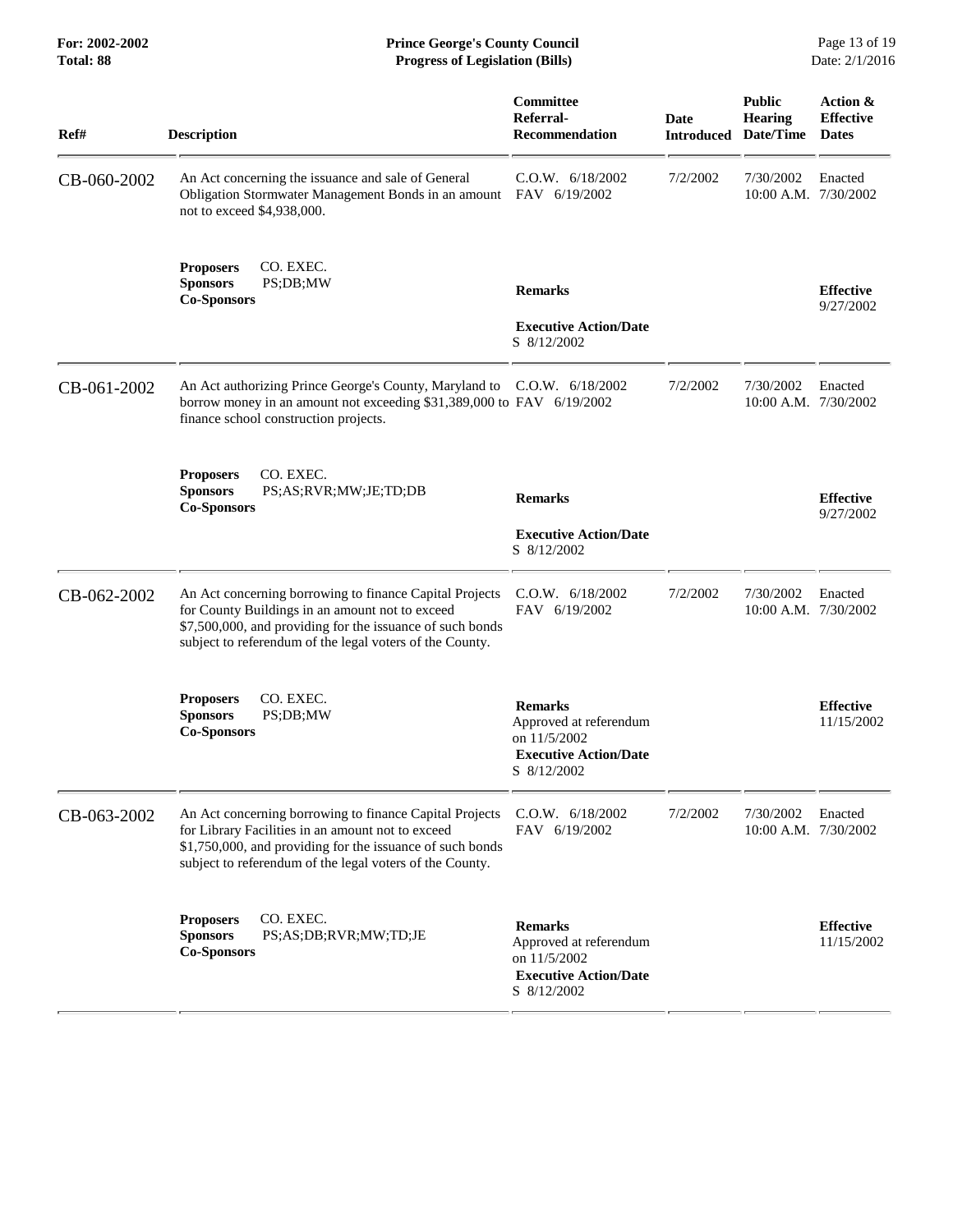| For: 2002-2002<br><b>Total: 88</b> | <b>Prince George's County Council</b><br><b>Progress of Legislation (Bills)</b>                                                                                                                                                                                                              |                                                                                                         |                                              | Page 14 of 19<br>Date: 2/1/2016                                                   |                                                         |  |
|------------------------------------|----------------------------------------------------------------------------------------------------------------------------------------------------------------------------------------------------------------------------------------------------------------------------------------------|---------------------------------------------------------------------------------------------------------|----------------------------------------------|-----------------------------------------------------------------------------------|---------------------------------------------------------|--|
| Ref#<br>CB-064-2002                | <b>Description</b><br>An Act concerning borrowing to finance Capital Projects<br>for Prince George's Community College in an amount not FAV 6/19/2002<br>to exceed \$15,988,000, and providing for the issuance of<br>such bonds subject to referendum of the legal voters of the<br>County. | Committee<br>Referral-<br><b>Recommendation</b><br>C.O.W. 6/18/2002                                     | <b>Date</b><br><b>Introduced</b><br>7/2/2002 | <b>Public</b><br><b>Hearing</b><br>Date/Time<br>7/30/2002<br>10:00 A.M. 7/30/2002 | Action &<br><b>Effective</b><br><b>Dates</b><br>Enacted |  |
|                                    | <b>Proposers</b><br>CO. EXEC.<br><b>Sponsors</b><br>PS;RVR;DB;AS;JE;MW;TD<br><b>Co-Sponsors</b>                                                                                                                                                                                              | <b>Remarks</b><br>Approved at referendum<br>on 11/5/2002<br><b>Executive Action/Date</b><br>S 8/12/2002 |                                              |                                                                                   | <b>Effective</b><br>11/15/2002                          |  |
| CB-065-2002                        | An Act concerning borrowing to finance Capital Projects<br>for Public Safety Facilities in an amount not to exceed<br>\$10,302,000, and providing for the issuance of such<br>bonds subject to referendum of the legal voters of the<br>County.                                              | C.O.W. 6/18/2002<br>FAV 6/19/2002                                                                       | 7/2/2002                                     | 7/30/2002<br>10:00 A.M. 7/30/2002                                                 | Enacted                                                 |  |
|                                    | CO. EXEC.<br><b>Proposers</b><br><b>Sponsors</b><br>PS;JE;DB;TD;MW;AS<br><b>Co-Sponsors</b>                                                                                                                                                                                                  | <b>Remarks</b><br>Approved at referendum<br>on 11/5/2002<br><b>Executive Action/Date</b><br>S 8/20/2002 |                                              |                                                                                   | <b>Effective</b><br>11/15/2002                          |  |
| CB-066-2002                        | An Act concerning Borrowing to finance Capital Projects<br>for Public Works and Transportation Facilities in an<br>amount not to exceed \$76,072,000, and providing for the<br>issuance of such bonds subject to referendum of the legal<br>voters of the County.                            | C.O.W. 6/18/2002<br>FAV 6/19/2002                                                                       | 7/2/2002                                     | 7/30/2002<br>10:00 A.M. 7/30/2002                                                 | Enacted                                                 |  |
|                                    | CO. EXEC.<br><b>Proposers</b><br>Sponsors<br>PS;RVR;DB;MW;AS<br><b>Co-Sponsors</b>                                                                                                                                                                                                           | <b>Remarks</b><br>Approved at referendum<br>on 11/5/2002<br><b>Executive Action/Date</b><br>S 8/12/2002 |                                              |                                                                                   | <b>Effective</b><br>11/15/2002                          |  |
| CB-067-2002                        | A Subdivision Bill amending the provisions for<br>determining school facilities adequacy at the time of<br>preliminary plat of subdivision and at building permit<br>where the record plat has been recorded for more than six<br>$(6)$ years.                                               | $C.0.W.$ $7/2/2002$<br>HELD 7/23/2002<br>HELD 10/16/2002                                                |                                              |                                                                                   | <b>Effective</b>                                        |  |
|                                    | TD<br><b>Proposers</b><br><b>Sponsors</b><br><b>Co-Sponsors</b>                                                                                                                                                                                                                              | <b>Remarks</b><br><b>Executive Action/Date</b>                                                          |                                              |                                                                                   |                                                         |  |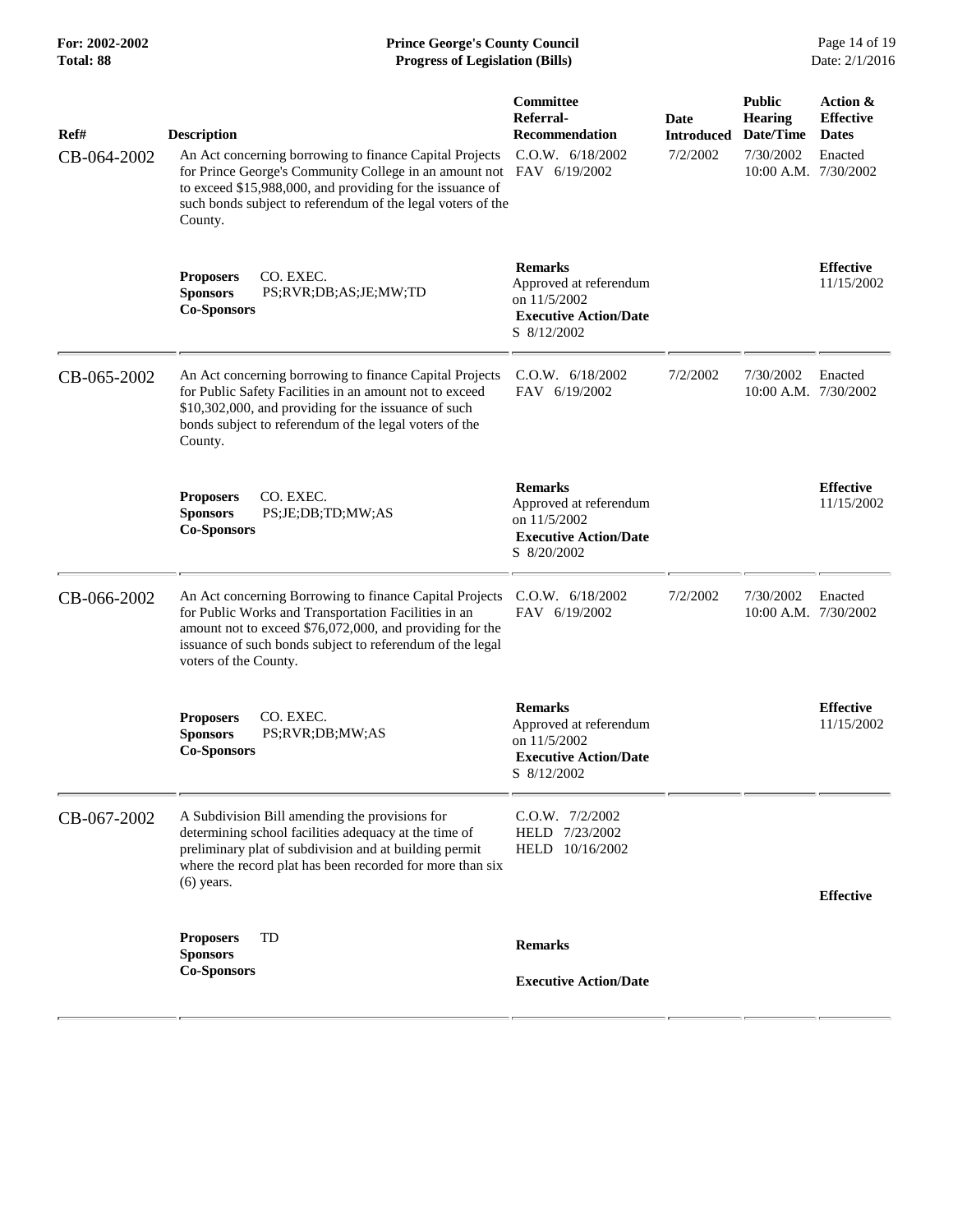## **For: 2002-2002 Prince George's County Council** Page 15 of 19 **Total: 88 Progress of Legislation (Bills)** Date: 2/1/2016

| Ref#        | <b>Description</b>                                                                                                                                                                                                                                                                                                                                                            | <b>Committee</b><br>Referral-<br><b>Recommendation</b>                                   | Date<br><b>Introduced</b> | <b>Public</b><br><b>Hearing</b><br>Date/Time | Action &<br><b>Effective</b><br><b>Dates</b> |
|-------------|-------------------------------------------------------------------------------------------------------------------------------------------------------------------------------------------------------------------------------------------------------------------------------------------------------------------------------------------------------------------------------|------------------------------------------------------------------------------------------|---------------------------|----------------------------------------------|----------------------------------------------|
| CB-068-2002 | A Charter Amendment to revise the duties of the County<br>Auditor and Purchasing Agent; to amend procedures<br>relating to competitive bidding; to remove specific refer-<br>ences regarding the Offices of Budget and Finance; to<br>amend County budget procedures and to renumber and<br>make conforming amendments to retained sections.<br><b>PS</b><br><b>Proposers</b> | <b>Remarks</b><br>Approved at referendum<br>on 11/5/2002<br><b>Executive Action/Date</b> | 7/9/2002                  | 7/30/2002<br>10:00 A.M. 7/30/2002            | Enacted<br><b>Effective</b><br>12/6/2002     |
|             | <b>Sponsors</b><br>PS;MW;AS;DB<br><b>Co-Sponsors</b>                                                                                                                                                                                                                                                                                                                          |                                                                                          |                           |                                              |                                              |
| CB-069-2002 | A Charter Amendment to amend the provisions of the<br>Charter relating to the procedure for reestablishing the<br>boundaries of Council Districts; to amend the provisions<br>pertaining to the filling of a vacancy in the Office of<br>Council Member; and to make style and conforming<br>amendments.                                                                      | <b>Remarks</b><br>Approved at referendum<br>on 11/5/2002<br><b>Executive Action/Date</b> | 7/9/2002                  | 7/30/2002<br>10:00 A.M. 7/30/2002            | Enacted                                      |
|             | <b>PS</b><br><b>Proposers</b><br><b>Sponsors</b><br>PS;AS;MW;DB;TD<br><b>Co-Sponsors</b>                                                                                                                                                                                                                                                                                      |                                                                                          |                           |                                              | <b>Effective</b><br>12/6/2002                |
| CB-070-2002 | Charter Amendment concerning removal of Council<br>Members and executive directors, salaries for the Council<br>and County Executive; procedures for enacting legisla-<br>tion; the Office of Personnel and jurisdiction of the<br>Personnel Board; delegation of the Council's subpoena<br>power.                                                                            | <b>Remarks</b><br>Approved at referendum<br>on 11/5/2002<br><b>Executive Action/Date</b> | 7/9/2002                  | 7/30/2002<br>10:00 A.M. 7/30/2002            | Enacted<br><b>Effective</b>                  |
|             | <b>PS</b><br><b>Proposers</b><br><b>Sponsors</b><br>PS;MW;DB;TD;AS<br><b>Co-Sponsors</b>                                                                                                                                                                                                                                                                                      |                                                                                          |                           |                                              | 12/6/2002                                    |
| CB-071-2002 | A Charter Amendment amending outdated provisions of<br>the Charter relating to equal rights and non-discrimination<br>and access to public records; to make stylistic changes to<br>the rules related to computation of time; to repeal an<br>obsolete provision relating to governmental liability; and<br>to provide for the periodic review of the Charter.                | <b>Remarks</b><br>Approved at referendum                                                 | 7/9/2002                  | 7/30/2002<br>$10:00$ A.M. $7/30/2002$        | Enacted                                      |
|             | <b>PS</b><br><b>Proposers</b><br><b>Sponsors</b><br>PS;DB;AS;MW<br><b>Co-Sponsors</b>                                                                                                                                                                                                                                                                                         | on 11/5/2002<br><b>Executive Action/Date</b>                                             |                           |                                              | <b>Effective</b><br>12/6/2002                |
| CB-072-2002 | An Act declaring certain parcels of County-Owned Real<br>Property as surplus, and approving the County Executive's FAV 7/23/2002<br>plan for disposal of such parcels.                                                                                                                                                                                                        | $C.0.W.$ $7/9/2002$                                                                      | 7/9/2002                  | 7/30/2002<br>10:00 A.M. 7/30/2002            | Enacted                                      |
|             | CO. EXEC.<br><b>Proposers</b><br><b>Sponsors</b><br>PS;DB;MW;TD<br><b>Co-Sponsors</b>                                                                                                                                                                                                                                                                                         | <b>Remarks</b>                                                                           |                           |                                              | <b>Effective</b><br>9/27/2002                |
|             |                                                                                                                                                                                                                                                                                                                                                                               | <b>Executive Action/Date</b><br>S 8/12/2002                                              |                           |                                              |                                              |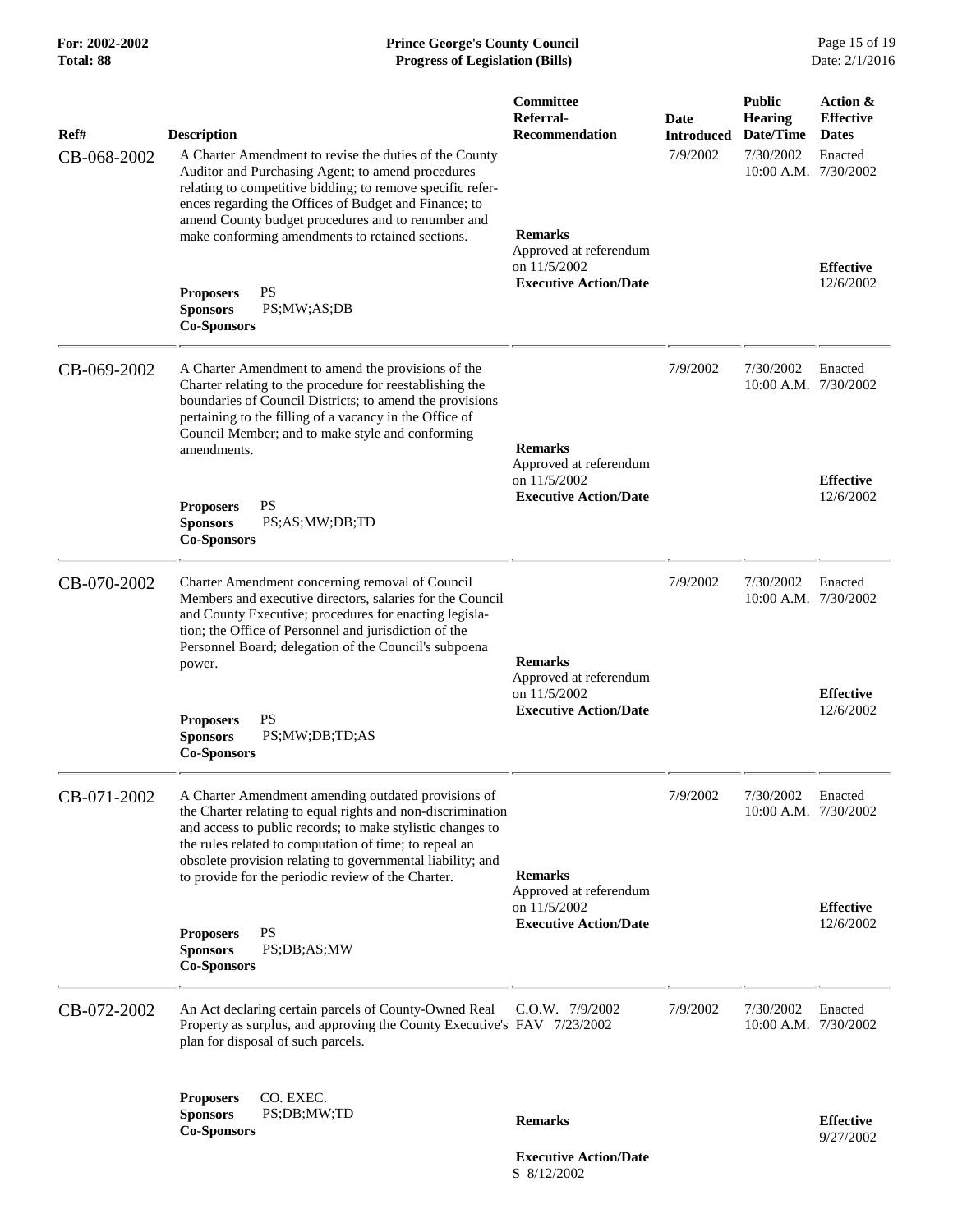**For: 2002-2002 Prince George's County Council** Page 16 of 19<br> **Prince George's County Council** Page 16 of 19<br> **Progress of Legislation (Bills)** Date: 2/1/2016  $$ 

| Ref#        | <b>Description</b>                                                                                                                                                          | Committee<br>Referral-<br><b>Recommendation</b>                          | <b>Date</b> | <b>Public</b><br><b>Hearing</b><br><b>Introduced Date/Time</b>   | Action &<br><b>Effective</b><br><b>Dates</b> |
|-------------|-----------------------------------------------------------------------------------------------------------------------------------------------------------------------------|--------------------------------------------------------------------------|-------------|------------------------------------------------------------------|----------------------------------------------|
| CB-073-2002 | An Act limiting noise pollution by restricting the hours of THE 7/9/2002<br>operation for refuse collection vehicles within and<br>adjacent to residential areas.           |                                                                          | 7/9/2002    | 7/30/2002<br>10:00 A.M. 7/30/2002                                | Tabled                                       |
|             | <b>Proposers</b><br>DB; AS<br>DB;AS<br><b>Sponsors</b><br><b>Co-Sponsors</b>                                                                                                | <b>Remarks</b><br><b>Executive Action/Date</b>                           |             |                                                                  | <b>Effective</b>                             |
| CB-074-2002 | An Act abolishing existing classes of work, changing titles PSFM 7/9/2002<br>for certain classes of work and changing the grade of an<br>existing class of work.            | FAV 7/25/2002                                                            | 7/9/2002    | 7/30/2002<br>$10:00$ A.M. $9/17/2002$<br>9/17/2002<br>10:00 A.M. | Enacted                                      |
|             | CO. EXEC.<br><b>Proposers</b><br>PS;MW<br><b>Sponsors</b><br><b>Co-Sponsors</b>                                                                                             | <b>Remarks</b><br><b>Executive Action/Date</b><br>S 10/3/2002            |             |                                                                  | <b>Effective</b><br>11/18/2002               |
| CB-075-2002 | An Act concerning Woodland Conservation and Tree<br>Preservation for the purpose of amending the<br>requirements for off-site mitigation.                                   | THE 7/9/2002                                                             | 7/9/2002    | 7/30/2002<br>10:00 A.M. 7/30/2002                                | Tabled                                       |
|             | <b>RVR</b><br><b>Proposers</b><br><b>Sponsors</b><br>DB<br><b>Co-Sponsors</b>                                                                                               | <b>Remarks</b><br><b>Executive Action/Date</b>                           |             |                                                                  | <b>Effective</b>                             |
| CB-076-2002 | An Act establishing a sheltered workshop employment<br>program to assist certified sheltered workshops in<br>performing work for the County under certain<br>circumstances. | PSFM 7/30/2002<br>C.O.W. 10/7/2002<br>FAV 10/16/2002                     | 10/7/2002   | 10/29/2002 Enacted                                               | 10:00 A.M. 10/29/2002                        |
|             | TH<br><b>Proposers</b><br><b>TH</b><br><b>Sponsors</b><br><b>Co-Sponsors</b>                                                                                                | <b>Remarks</b><br><b>Executive Action/Date</b><br>S 11/18/2002           |             |                                                                  | <b>Effective</b><br>1/3/2003                 |
| CB-077-2002 | An Emergency Bill amending the provisions of the Code<br>regarding the procedure for inventory and disposition of<br>County real property.                                  | PSFM 7/23/2002<br>HELD 7/25/2002<br>C.O.W. 9/17/2002<br>FAV(A) 9/24/2002 | 7/30/2002   | 9/17/2002<br>10:00 A.M. 9/17/2002                                | Recommit<br>Enacted<br>10/7/2002             |
|             | CO. EXEC.<br><b>Proposers</b><br><b>Sponsors</b><br>$DB$<br><b>Co-Sponsors</b>                                                                                              |                                                                          |             |                                                                  |                                              |
|             |                                                                                                                                                                             | <b>Remarks</b>                                                           |             |                                                                  | <b>Effective</b><br>10/24/2002               |

 **Executive Action/Date** S 10/24/2002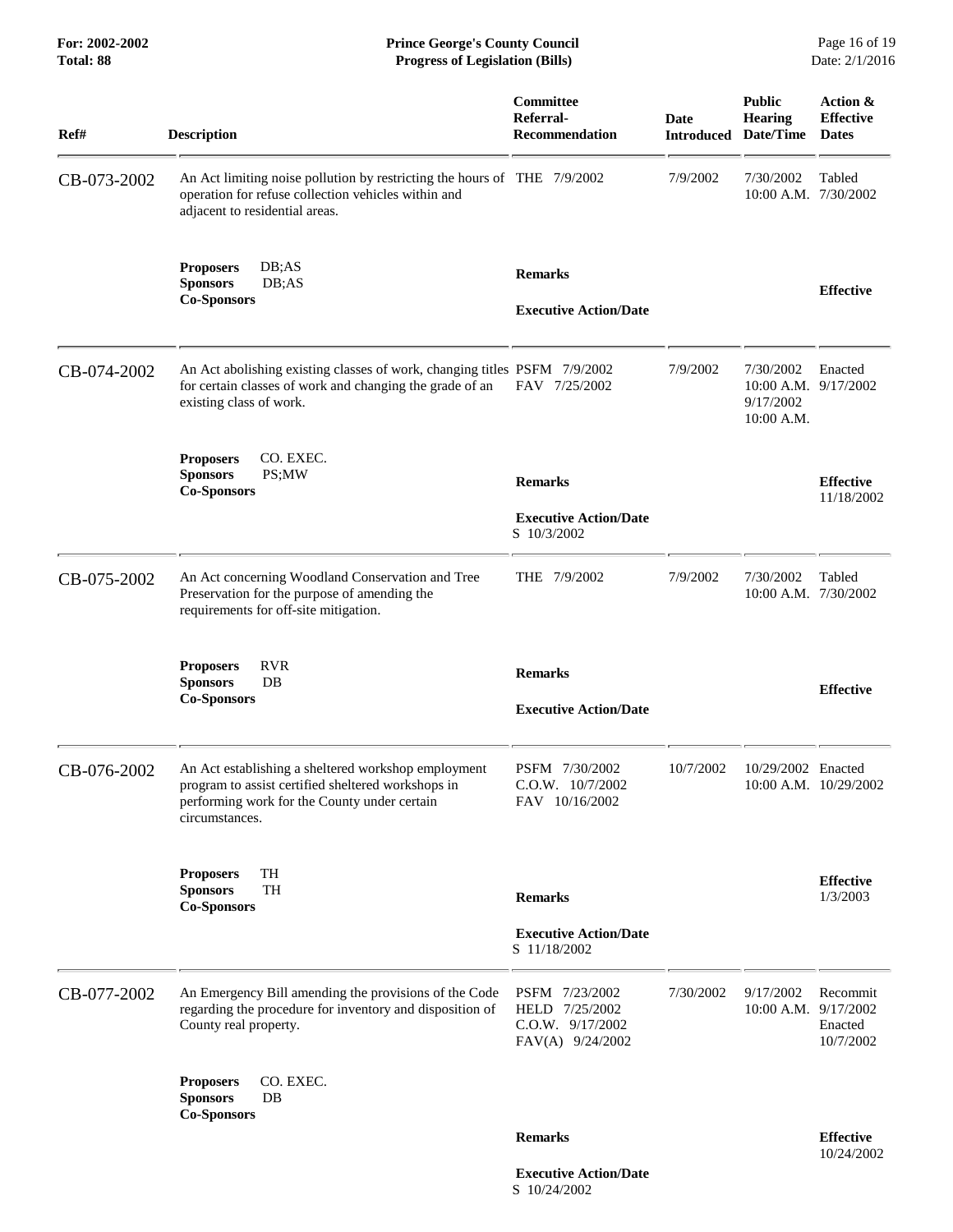#### **For: 2002-2002 Prince George's County Council** Page 17 of 19<br> **Prince George's County Council** Page 17 of 19<br> **Progress of Legislation (Bills)** Date: 2/1/2016 **Total: 88 Progress of Legislation (Bills)**

| Ref#        | <b>Description</b>                                                                                                                                                                                                                                                                                                                                 | Committee<br>Referral-<br><b>Recommendation</b>                                                     | Date<br>Introduced | <b>Public</b><br><b>Hearing</b><br>Date/Time | Action &<br><b>Effective</b><br><b>Dates</b> |
|-------------|----------------------------------------------------------------------------------------------------------------------------------------------------------------------------------------------------------------------------------------------------------------------------------------------------------------------------------------------------|-----------------------------------------------------------------------------------------------------|--------------------|----------------------------------------------|----------------------------------------------|
| CB-078-2002 | An Emergency Bill authorizing the disposition and<br>leaseback of certain County-owned real property,<br>specifically, the Duvall Wing of the County Courthouse in C.O.W. 9/17/2002<br>order to effect the renovation and reconstruction of the<br>facility.                                                                                       | PSFM 7/23/2002<br>HELD 7/25/2002<br>FAV(A) 9/24/2002                                                | 7/30/2002          | 9/17/2002<br>10:00 A.M.                      | Recommit<br>9/17/2002<br>Failed<br>10/7/2002 |
|             | CO. EXEC.<br><b>Proposers</b><br><b>Sponsors</b><br>DB<br><b>Co-Sponsors</b>                                                                                                                                                                                                                                                                       | <b>Remarks</b><br><b>Executive Action/Date</b>                                                      |                    |                                              | <b>Effective</b>                             |
| CB-079-2002 | An Act establishing the homestead property tax credit<br>percentage for the County property tax for the taxable<br>year beginning July 1, 2003, as required by State law.                                                                                                                                                                          | $C.0.W.$ $7/30/2002$                                                                                | 7/30/2002          | 9/17/2002<br>10:30 A.M. 9/17/2002            | Enacted                                      |
|             | CO. EXEC.<br><b>Proposers</b><br>PS;AS;DB;MW;TD<br><b>Sponsors</b><br><b>Co-Sponsors</b>                                                                                                                                                                                                                                                           | <b>Remarks</b><br><b>Executive Action/Date</b><br>S 10/3/2002                                       |                    |                                              | <b>Effective</b><br>11/18/2002               |
| CB-080-2002 | An Act concerning the Issuance and Sale of Special<br>Obligation Bonds in an aggregate principal amount not To FAV(A) 10/7/2002<br>exceed \$75,000,000 for the financing of certain<br>Infrastructure improvements relating to the National<br>Harbor Development District and the National Harbor<br>Special Taxing District.                     | C.O.W. 9/17/2002                                                                                    | 9/24/2002          | 10/16/2002 Enacted                           | $10:00$ A.M. $10/16/2002$                    |
|             | CO. EXEC.<br><b>Proposers</b><br><b>Sponsors</b><br>TK;DB;MW<br><b>Co-Sponsors</b>                                                                                                                                                                                                                                                                 | <b>Remarks</b><br>See also CB-81 &<br>CR-62-63-64<br><b>Executive Action/Date</b><br>S 10/16/2002   |                    |                                              | <b>Effective</b><br>12/2/2002                |
| CB-081-2002 | An Act concerning the Issuance and Sale of Special<br>Obligation Bonds in an aggregate principal amount not to<br>exceed \$75,000,000 for the financing of a portion of the<br>costs of the construction or acquisition upon com-pletion<br>of the convention center relating to the National Harbor<br>Convention Center Special Taxing District. | $C.0.W.$ 9/17/2002<br>FAV(A) 10/7/2002                                                              | 9/24/2002          | 10/16/2002 Enacted                           | $10:00$ A.M. $10/16/2002$                    |
|             | CO. EXEC.<br><b>Proposers</b><br><b>Sponsors</b><br>TK;DB;MW<br><b>Co-Sponsors</b>                                                                                                                                                                                                                                                                 | <b>Remarks</b><br>See also CB-80 & CR-62,<br>63, 64<br><b>Executive Action/Date</b><br>S 10/16/2002 |                    |                                              | <b>Effective</b><br>12/2/2002                |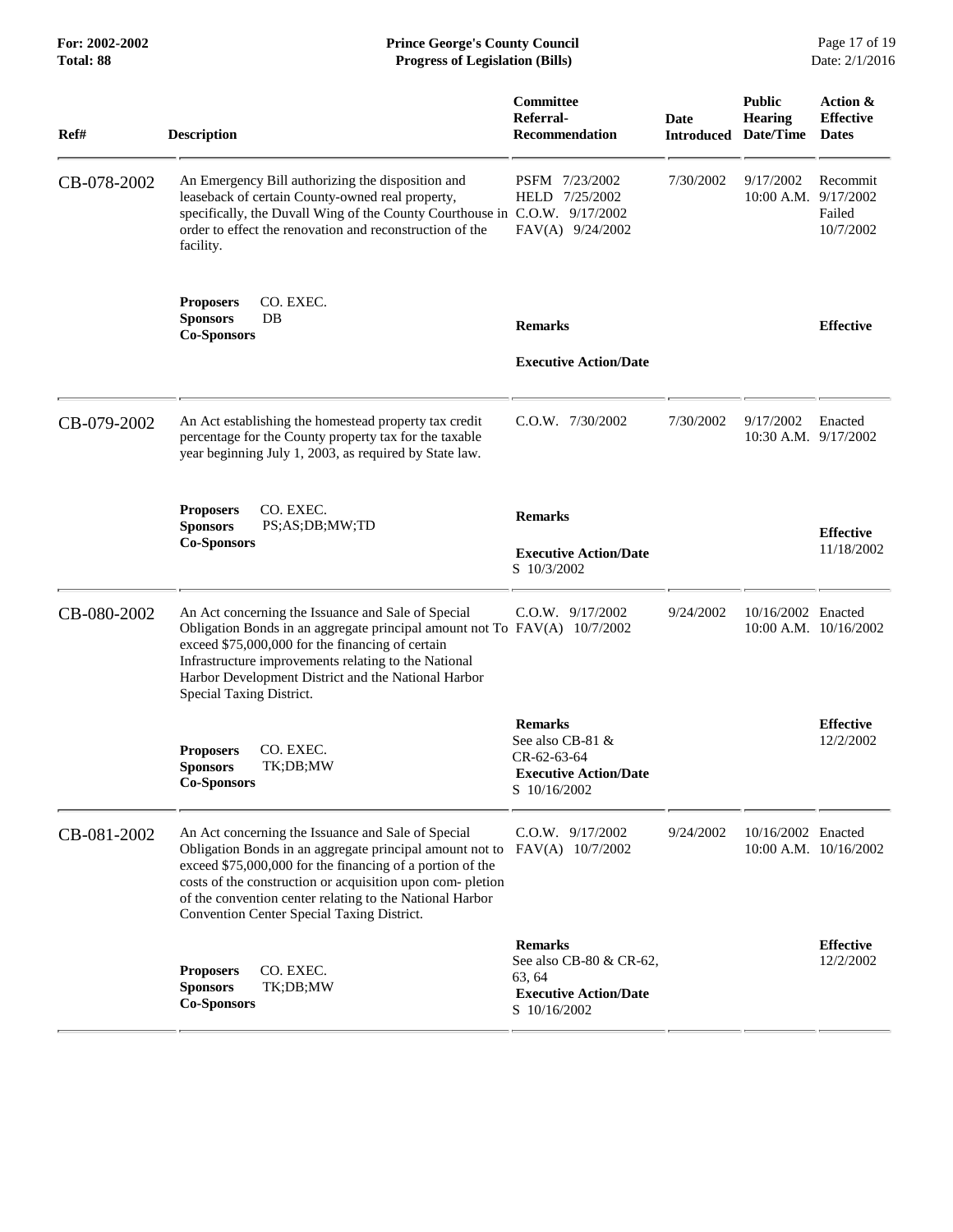#### **For: 2002-2002 Prince George's County Council** Page 18 of 19<br> **Prince George's County Council** Page 18 of 19<br> **Progress of Legislation (Bills)** Date: 2/1/2016 **Total: 88 Progress of Legislation (Bills)**

| Ref#<br>CB-082-2002 | <b>Description</b><br>An Act adding certain property to the County's 2002<br>Inventory of Real Property and Improvements, declaring<br>certain parcels of County-owned real property as surplus<br>and approving the County Executive's plan for disposal of<br>such parcels.                                                                | Committee<br>Referral-<br><b>Recommendation</b><br>C.O.W. 9/24/2002<br>FAV 10/7/2002                    | Date<br><b>Introduced</b><br>9/24/2002 | <b>Public</b><br><b>Hearing</b><br>Date/Time<br>10/22/2002 Enacted<br>10:00 A.M. 10/22/2002 | Action &<br><b>Effective</b><br><b>Dates</b> |
|---------------------|----------------------------------------------------------------------------------------------------------------------------------------------------------------------------------------------------------------------------------------------------------------------------------------------------------------------------------------------|---------------------------------------------------------------------------------------------------------|----------------------------------------|---------------------------------------------------------------------------------------------|----------------------------------------------|
|                     | CO. EXEC.<br><b>Proposers</b><br><b>Sponsors</b><br>PS;DB;MW<br><b>Co-Sponsors</b>                                                                                                                                                                                                                                                           | <b>Remarks</b><br><b>Executive Action/Date</b><br>S 10/30/2002                                          |                                        |                                                                                             | <b>Effective</b><br>12/16/2002               |
| CB-083-2002         | An Act concerning the compensation of the County<br>Executive and members of the County Council.                                                                                                                                                                                                                                             | $C.O.W.$ 10/7/2002<br>FAV 10/16/2002                                                                    | 10/7/2002                              | 10/29/2002 Enacted<br>10:00 A.M. 10/29/2002                                                 |                                              |
|                     | DB;JE<br><b>Proposers</b><br><b>Sponsors</b><br>JE<br><b>Co-Sponsors</b>                                                                                                                                                                                                                                                                     | <b>Remarks</b><br>See CR-67-2002; Retro to<br>12/2/2002<br><b>Executive Action/Date</b><br>S 11/18/2002 |                                        |                                                                                             | <b>Effective</b><br>1/3/2003                 |
| CB-084-2002         | An Act amending the Labor Code to define confidential<br>employees and to clarify the definition of employees<br>within the Labor Code.                                                                                                                                                                                                      | C.O.W. 10/7/2002<br>HELD 10/16/2002                                                                     | 10/7/2002                              | 10/29/2002<br>10:00 A.M.                                                                    |                                              |
|                     | CO. EXEC.<br><b>Proposers</b><br><b>Sponsors</b><br><b>PS</b><br><b>Co-Sponsors</b>                                                                                                                                                                                                                                                          | <b>Remarks</b><br><b>Executive Action/Date</b>                                                          |                                        |                                                                                             | <b>Effective</b>                             |
| CB-085-2002         | An Act amending various provisions of the County Code<br>relating to the notification process on private property<br>tows, impoundments and abandoned vehicle impound-<br>ments, transferring certain responsibilities for towing<br>regulations to DER and updating the Code to make it<br>consistent with the Maryland Motor Vehicle Laws. | C.O.W. 10/7/2002<br>HELD 10/16/2002                                                                     | 10/7/2002                              | 10/29/2002<br>10:00 A.M.                                                                    | <b>Effective</b>                             |
|                     |                                                                                                                                                                                                                                                                                                                                              | <b>Remarks</b>                                                                                          |                                        |                                                                                             |                                              |
|                     | CO. EXEC.<br><b>Proposers</b><br><b>Sponsors</b><br>PS;MW<br><b>Co-Sponsors</b>                                                                                                                                                                                                                                                              | <b>Executive Action/Date</b>                                                                            |                                        |                                                                                             |                                              |
| CB-086-2002         | An Act amending the provisions of the Code regarding<br>Staffing of the Minority Business Opportunities<br>Commission, eliminating the position of Executive<br>Director of the MBOC and transferring the duties of the<br>Executive Director to the Director of Central Services.                                                           | $C.0.W.$ $10/7/2002$<br>FAV 10/16/2002                                                                  | 10/7/2002                              | 10/29/2002 Failed<br>10:00 A.M. 10/29/2002                                                  |                                              |
|                     | CO. EXEC.<br><b>Proposers</b>                                                                                                                                                                                                                                                                                                                | <b>Remarks</b>                                                                                          |                                        |                                                                                             | <b>Effective</b>                             |
|                     | <b>PS</b><br><b>Sponsors</b><br><b>Co-Sponsors</b>                                                                                                                                                                                                                                                                                           | <b>Executive Action/Date</b>                                                                            |                                        |                                                                                             |                                              |